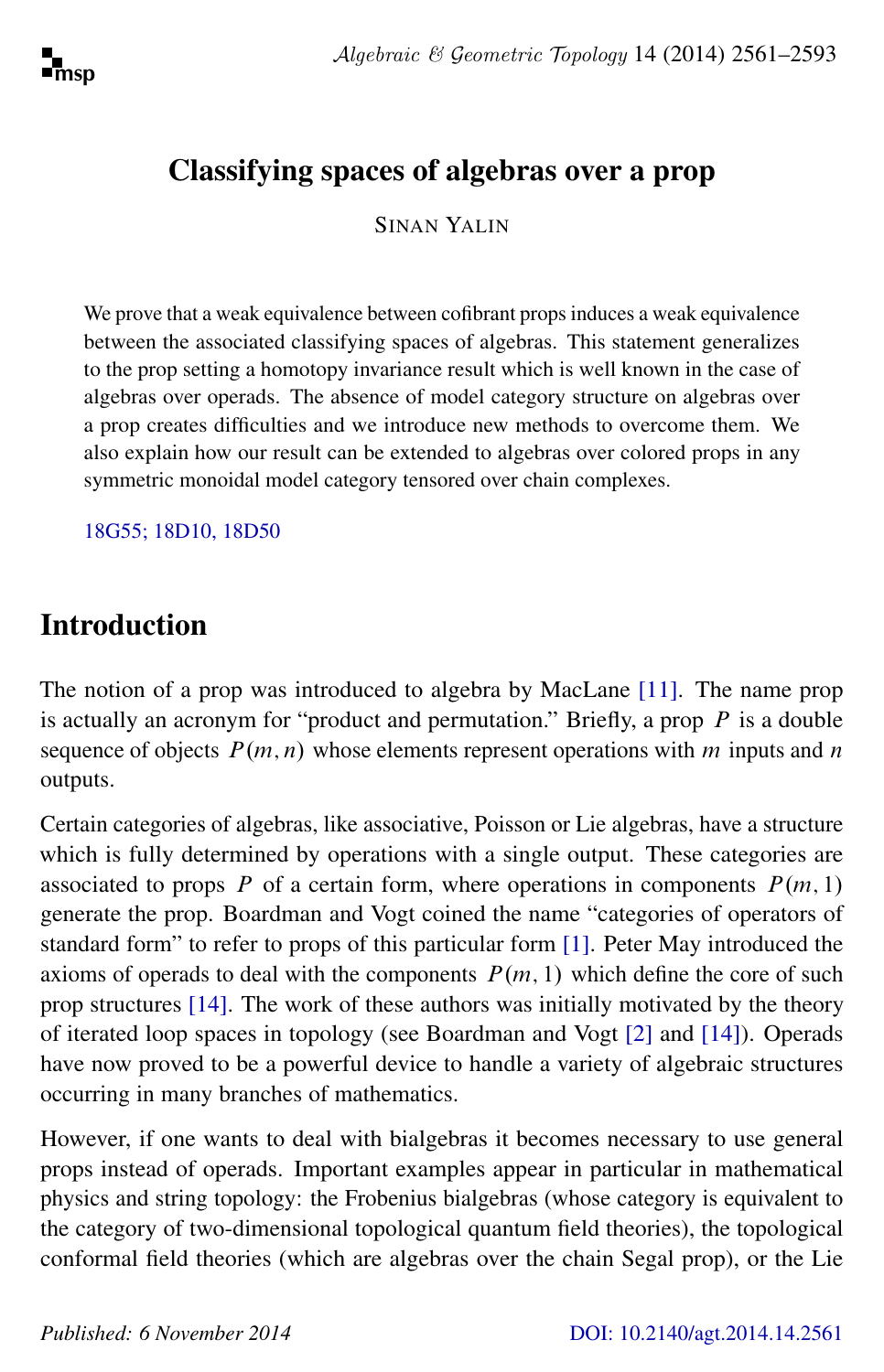bialgebras introduced by Drinfeld in quantization theory are categories of bialgebras associated to props.

The purpose of this article is to set up a theory for the homotopical study of algebras over a (possibly colored) prop. In a seminal series of papers at the beginning of the 1980s, Dwyer and Kan investigated the simplicial localization of categories. They proved that the simplicial localization gives a good device to capture secondary homology structures usually defined in the framework of Quillen's model categories (see Dwyer and Kan [\[3\]](#page-31-2)). An important homotopy invariant of a model category is its classifying space, defined as the nerve of its subcategory of weak equivalences. The interest of such a classifying space has been shown in the work of Dwyer and Kan [\[3\]](#page-31-2), who proved that this classifying space encodes information about the homotopy types of the objects and their internal symmetries, ie their homotopy automorphisms. They also proved that such a classifying space is homotopy invariant under Quillen equivalences of model categories.

The algebras over an operad in a model category themselves form, under suitable assumptions, a model category. A consequence of usual results about model categories is that the classifying space of such a category is homotopy invariant up to the weak homotopy type of the underlying operad. Unfortunately, there is no model category structure on the algebras over a prop in general. We cannot handle our motivating examples of bialgebras occurring in mathematical physics and string topology by using this approach, and we aim to overcome this difficulty.

The basic problem is to compare categories of algebras over a prop. In order to bypass difficulties due to the absence of model structure on these algebras, our overall strategy is to stay at the prop level as far as possible, and to use factorization and lifting properties in the model category of props. The structure of an algebra over a prop  $P$  can be encoded by a prop morphism  $P \to \text{End}_A$ , where  $\text{End}_A$  is the endomorphism prop associated to A. One can construct a version of endomorphism props modeling  $P$ algebra structures on diagrams. We can in particular use these diagrams endomorphisms props to define path objects in the category of  $P$ -algebras. But we need an analogue of this device for a variable  $P$ -algebra  $A$ , not a fixed object. The idea is to perform such a construction on the abstract prop  $P$  itself before moving to endomorphism props. Combining this "prop of  $P$ -diagrams" construction with lifting and factorization techniques, we endow the category of  $P$ -algebras with functorial path objects.

<span id="page-1-0"></span>Consequently, the first main outcome of our study is the following homotopy invariance theorem. Let Ch<sub>K</sub> be the category of  $\mathbb{Z}-$ graded chain complexes over a field K of characteristic zero. Let  $(\text{Ch}_{\mathbb{K}})^P$  be the category of algebras associated to a prop P in this category and  $w(\text{Ch}_{\mathbb{K}})^P$  its subcategory obtained by restriction to morphisms which are weak equivalences in  $\text{Ch}_{\mathbb{K}}$ . Our result reads: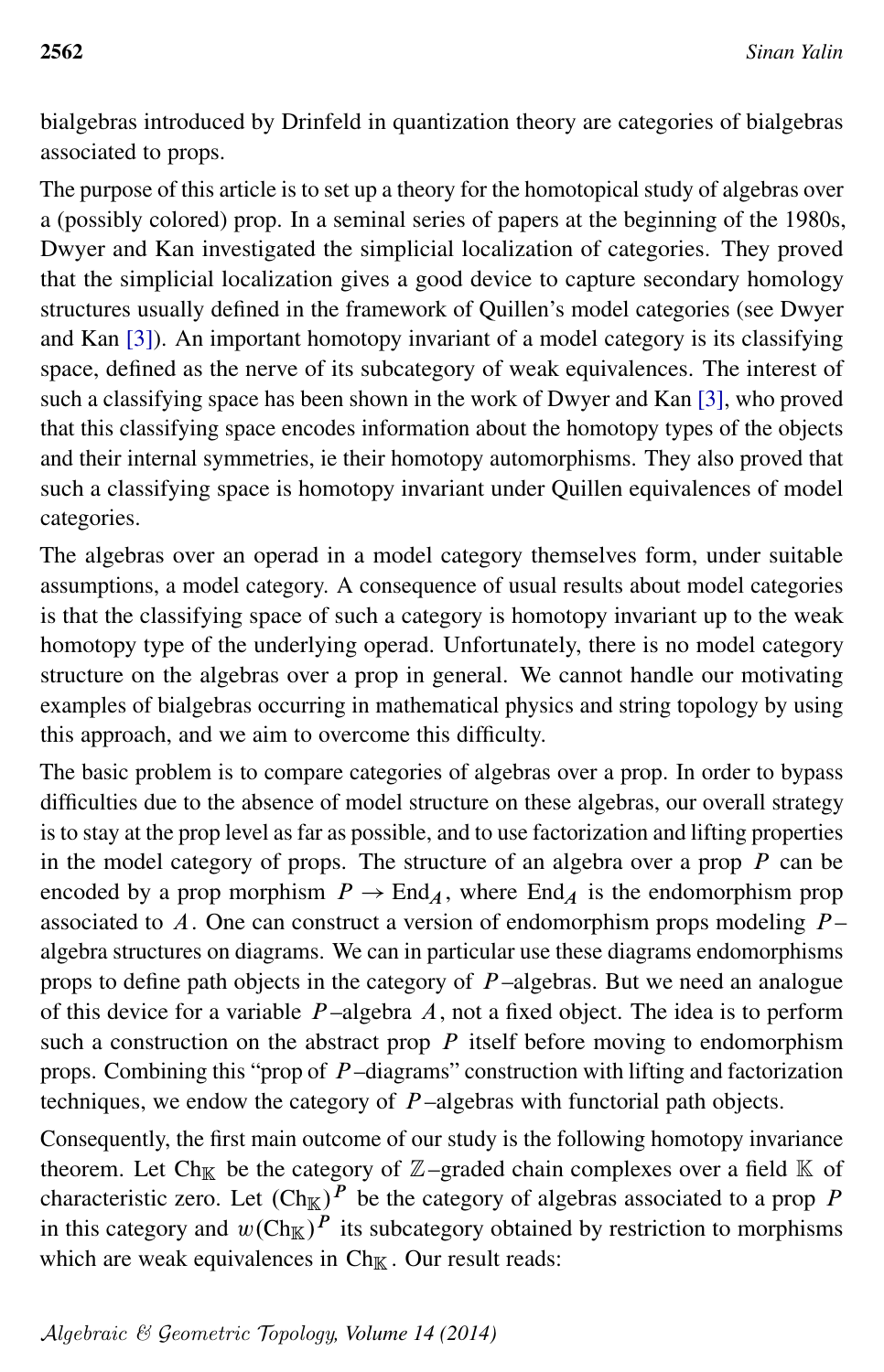**Theorem 0.1** Let  $\varphi$ :  $P \xrightarrow{\sim} Q$  be a weak equivalence between two cofibrant props. The map  $\varphi$  gives rise to a functor  $\varphi^*$ :  $w(\text{Ch}_{\mathbb{K}})^{\mathcal{Q}} \to w(\text{Ch}_{\mathbb{K}})^{\mathcal{P}}$  which induces a weak equivalence of simplicial sets  $N\varphi^*$ :  $\mathcal{N}w(\text{Ch}_{\mathbb{K}})^{\mathcal{Q}} \stackrel{\sim}{\rightarrow} \mathcal{N}w(\text{Ch}_{\mathbb{K}})^{\mathcal{P}}$ .

We can remove the hypothesis about the characteristic of  $K$  if we suppose that P is a prop with nonempty inputs or outputs (see [Definition 1.9](#page-8-0) and [Theorem 1.10\)](#page-8-1). We explain in [Section 2.7](#page-27-0) how to extend [Theorem 0.1](#page-1-0) to the case of a category tensored over  $Ch_{\mathbb{K}}$ . In [Section 3,](#page-28-0) we also briefly show that the proof of [Theorem 0.1](#page-1-0) extends readily to the colored props context if we suppose that  $K$  has characteristic zero (this hypothesis is needed to put a model category structure on colored props in  $Ch_{\mathbb{K}}$ , see the work of Johnson and Yau $[10]$ ). Recall that examples include cofibrant resolutions of the props encoding associative bialgebras, Lie bialgebras, Frobenius bialgebras or Poisson bialgebras for instance. Algebras over a cofibrant resolution of a given prop P are called homotopy  $P$ -algebras. [Theorem 0.1](#page-1-0) implies that the classifying space does not depend on the choice of the cofibrant resolution and thus provides a well-defined homotopy invariant.

Remark 0.2 We do not address the case of simplicial sets. However, the work in [\[10,](#page-32-2) Theorem 1.4] endows the algebras over a colored prop in simplicial sets with a model category structure. Moreover, the free algebra functor exists in this case. Therefore one can transpose the methods used in the operadic setting to obtain a simplicial version of [Theorem 0.1.](#page-1-0) We also conjecture that our results have a version in simplicial modules which follows from arguments similar to ours.

Organization The overall setting is reviewed in [Section 1.](#page-3-0) We recall some definitions about symmetric monoidal categories over a base category and axioms of monoidal model categories. Then we introduce the precise definition of props and algebras over a prop. We conclude these preliminaries with a fundamental result, the existence of a model structure on the category of props.

The heart of this paper consists of [Section 2,](#page-9-0) devoted to the proof of [Theorem 0.1.](#page-1-0) The proof of [Theorem 0.1](#page-1-0) is quite long and has been consequently divided in several steps. [Section 2.1](#page-9-1) gives a sketch of our main arguments. In Sections [2.3,](#page-15-0) [2.4](#page-16-0) and [2.5,](#page-20-0) we define particular props called props of  $P$ -diagrams, which allow us to build a functorial path object in  $P$ -algebras. In [Section 2.6,](#page-24-0) we give a proof of [Theorem 0.1.](#page-1-0) At the end of [Section 2](#page-9-0) we generalize [Theorem 0.1](#page-1-0) to categories tensored over  $Ch_K$ . Finally, we quickly present in [Section 3](#page-28-0) the extension of our arguments to colored props.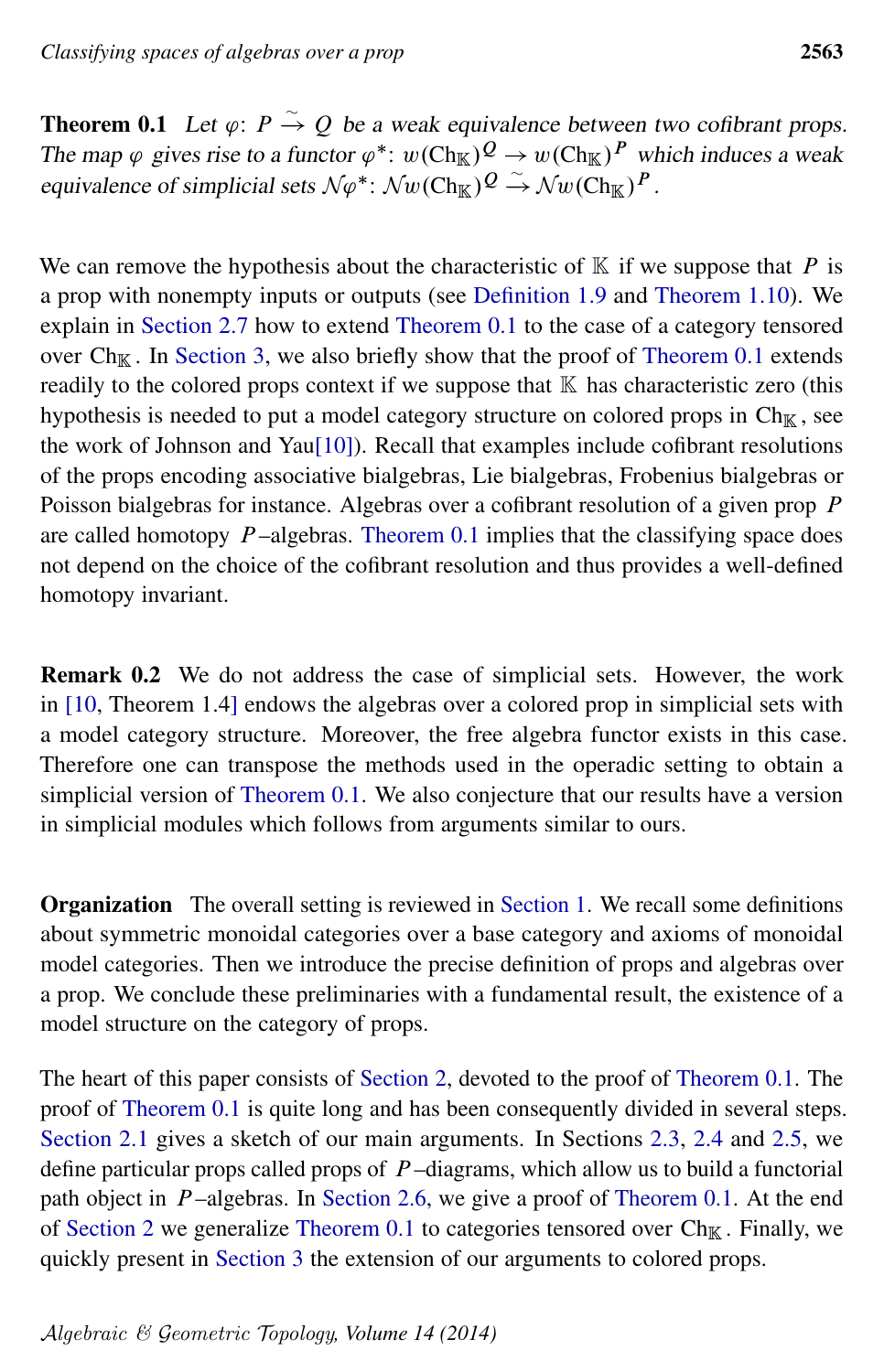# <span id="page-3-0"></span>1 Recollections and general results

## 1.1 Symmetric monoidal categories over a base category

Definition 1.1 Let C be a symmetric monoidal category. A *symmetric monoidal category over* C is a symmetric monoidal category  $(\mathcal{E}, \otimes_{\mathcal{E}}, 1_{\mathcal{E}})$  endowed with a symmetric monoidal functor  $\eta: \mathcal{C} \to \mathcal{E}$ , that is, an object under  $\mathcal{C}$  in the 2-category of symmetric monoidal categories.

This defines on  $\mathcal E$  an external tensor product  $\otimes : \mathcal C \times \mathcal E \to \mathcal E$  by  $C \otimes X = \eta(C) \otimes_{\mathcal E} X$ for every  $C \in \mathcal{C}$  and  $X \in \mathcal{E}$ . This external tensor product is equipped with the following natural unit, associativity and symmetry isomorphisms:

- (1) For all  $X \in \mathcal{E}$ ,  $1_C \otimes X \cong X$ .
- (2) For all  $X \in \mathcal{E}$ , for all  $C, D \in \mathcal{C}$ ,  $(C \otimes D) \otimes X \cong C \otimes (D \otimes X)$ .
- (3) For all  $C \in \mathcal{C}$ , for all  $X, Y \in \mathcal{E}, C \otimes (X \otimes Y) \cong (C \otimes X) \otimes Y \cong X \otimes (C \otimes Y)$ .

The coherence constraints of these natural isomorphisms (associativity pentagons, symmetry hexagons and unit triangles which mix both internal and external tensor products) come from the symmetric monoidal structure of the functor  $\eta$ .

We will implicitly assume throughout the paper that all small limits and small colimits exist in  $\mathcal C$  and  $\mathcal E$ , and that each of these categories admit an internal hom bifunctor. We suppose moreover the existence of an external hom bifunctor  $\text{Hom}_{\mathcal{E}}(-,-)$ :  $\mathcal{E}^{\text{op}} \times \mathcal{E} \to \mathcal{C}$ satisfying an adjunction relation

for all  $C \in \mathcal{C}$ , for all  $X, Y \in \mathcal{E}$ ,  $\text{Mor}_{\mathcal{E}}(C \otimes X, Y) \cong \text{Mor}_{\mathcal{C}}(C, \text{Hom}_{\mathcal{E}}(X, Y))$ 

(so  $\mathcal E$  is naturally an enriched category over  $\mathcal C$ ).

**Examples** (1) The differential graded  $\mathbb{K}$ -modules (where  $\mathbb{K}$  is a commutative ring) form a symmetric monoidal category over the  $K$ -modules. This is the main category used in this paper.

(2) Any symmetric monoidal category  $\mathcal C$  forms a symmetric monoidal category over Set (the category of sets) with an external tensor product defined by

$$
\otimes: \operatorname{Set} \times C \to C,
$$
  

$$
(S, C) \mapsto \bigoplus_{s \in S} C.
$$

(3) Let  $I$  be a small category; the  $I$ -diagrams in a symmetric monoidal category  $C$  form a symmetric monoidal category over  $C$ . The internal tensor product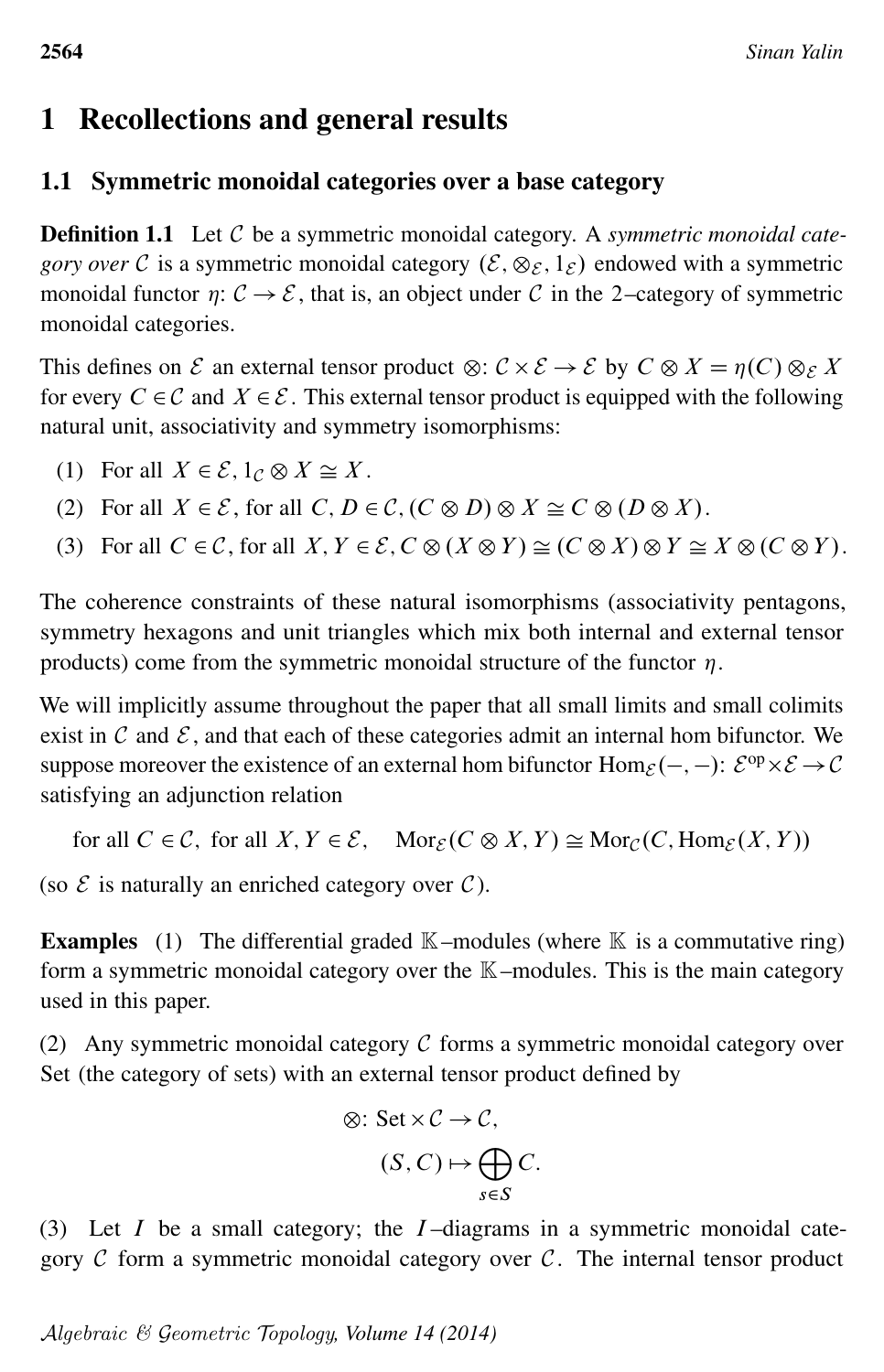is defined pointwise, and the external tensor product is defined by the functor  $\eta$ which associates to  $X \in \mathcal{C}$  the constant I-diagram  $C_X$  on X. The external hom Hom<sub>C</sub> $I(-,-)$ :  $C^{I} \times C^{I} \to C$  is given by

$$
\operatorname{Hom}_{\mathcal{C}^I}(X,Y) = \int_{i \in I} \operatorname{Hom}_{\mathcal{C}}(X(i), Y(i)).
$$

**Proposition 1.2** Let  $F: \mathcal{D} \rightleftarrows \mathcal{E}: G$  be a symmetric monoidal adjunction between two symmetric monoidal categories over  $C$ . If F preserves the external tensor product then  $F$  and  $G$  satisfy an enriched adjunction relation

 $\text{Hom}_{\mathcal{E}}(F(X), Y) \simeq \text{Hom}_{\mathcal{D}}(X, G(Y))$ 

at the level of the external hom bifunctors (see Fresse [\[6,](#page-32-3) Proposition 1.1.16]).

We now deal with symmetric monoidal categories equipped with a model structure. We assume that the reader is familiar with the basics of model categories. We refer to the paper of Dwyer and Spalinski [\[4\]](#page-32-4) for a complete and accessible introduction and to Hirschhorn [\[8\]](#page-32-5) and Hovey [\[9\]](#page-32-6) for a comprehensive treatment. We just recall the axioms of symmetric monoidal model categories formalizing the interplay between the tensor and the model structures.

**Definition 1.3** Let C be a category with small colimits and  $F: A \times B \rightarrow C$  a bifunctor. The *pushout-product* of two morphisms  $f: A \rightarrow B \in A$  and  $g: C \rightarrow D \in B$  is the morphism

$$
(f_*, g_*): F(A, D) \oplus_{F(A, C)} F(B, C) \rightarrow F(B, D)
$$

given by the commutative diagram:



Definition 1.4 (1) A *symmetric monoidal model category* is a symmetric monoidal category  $C$  equipped with a model category structure such that the following axiom holds:

<span id="page-4-0"></span>**MM1** The pushout-product  $(i_*, j_*)$ :  $A \otimes D \oplus_{A \otimes C} B \otimes C \rightarrow B \otimes D$  of cofibrations *i*:  $A \rightarrow B$  and *j*:  $C \rightarrow D$  is a cofibration which is also acyclic as soon as *i* or  $j$  is so.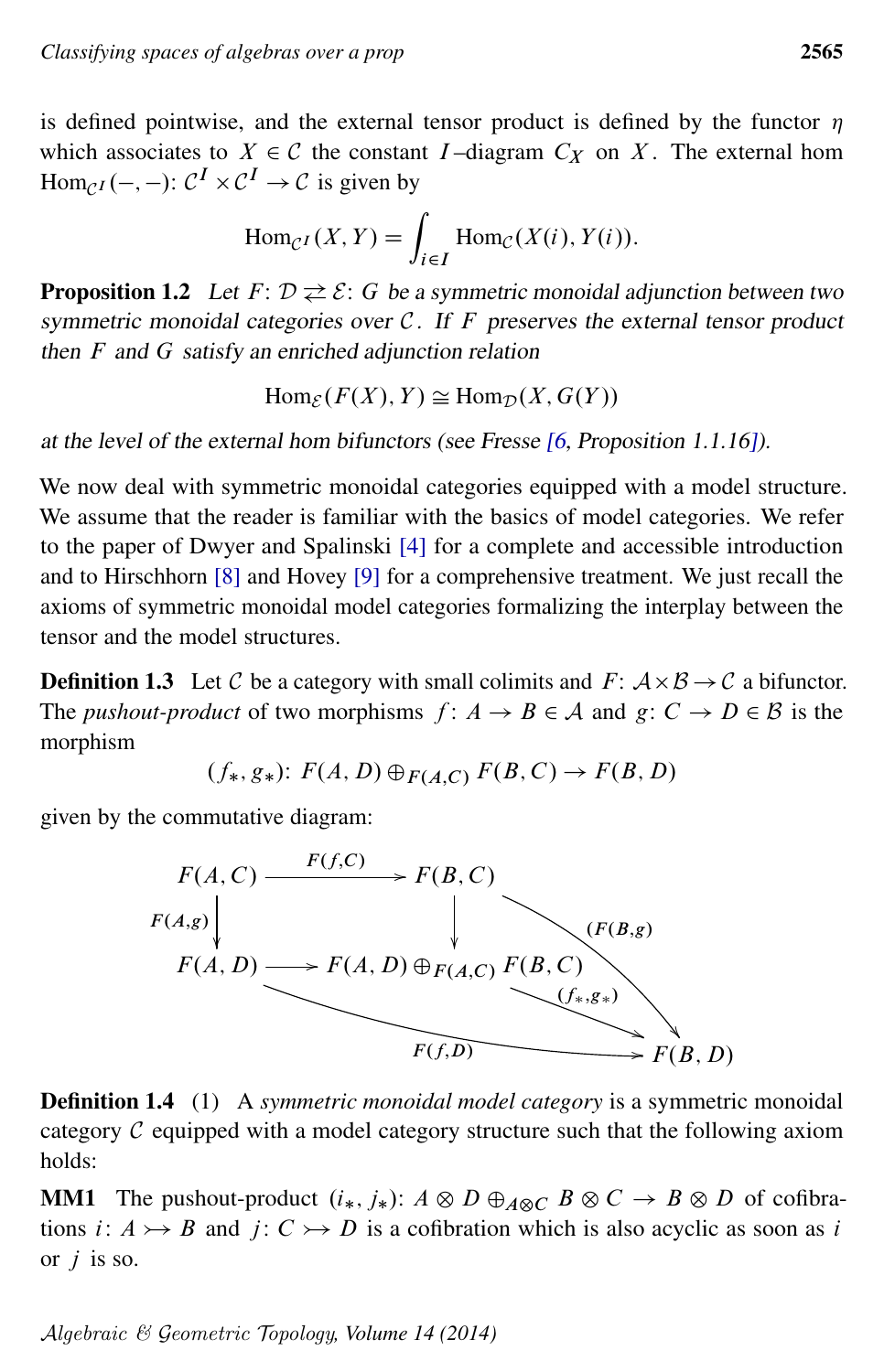(2) Suppose that  $C$  is a symmetric monoidal model category. A symmetric monoidal category  $\mathcal E$  over  $\mathcal C$  is a symmetric monoidal model category over  $\mathcal C$  if the axiom [MM1](#page-4-0) holds for both the internal and external tensor products of  $\mathcal{E}$ .

**Example** The category  $Ch_{\mathbb{K}}$  of chain complexes over a field  $\mathbb{K}$  is our main working example of symmetric monoidal model category. The weak equivalences of  $Ch_{\mathbb{K}}$  are the quasi-isomorphisms, that is, the morphisms of chain complexes inducing isomorphisms of graded vector spaces at the homology level. The fibrations are the degreewise surjections and the cofibrations the degreewise injections.

**Lemma 1.5** In a symmetric monoidal model category  $\mathcal E$  over  $\mathcal C$  the axiom [MM1](#page-4-0) for the external tensor product is equivalent to the following one:

<span id="page-5-0"></span>MM1' The morphism

 $(i^*, p_*)$ : Hom $_{\mathcal{E}}(B, X) \to \text{Hom}_{\mathcal{E}}(A, X) \times_{\text{Hom}_{\mathcal{E}}(A, Y)} \text{Hom}_{\mathcal{E}}(B, Y)$ 

induced by a cofibration i:  $A \rightarrow B$  and a fibration p:  $X \rightarrow Y$  is a fibration in C which is also acyclic as soon as i or p is so (cf  $[9, \text{Lemma } 4.2.2]$  $[9, \text{Lemma } 4.2.2]$ ).

One can use the internal hom bifunctor to see that the axiom [MM1](#page-4-0) for the internal tensor product is in the same way equivalent to a "dual" axiom  $MM1'$  $MM1'$ .

## 1.2 On  $\Sigma$ –bimodules, props and algebras over a prop

Let  $C$  be a symmetric monoidal category admitting all small limits and small colimits, whose tensor product preserves colimits, and which is endowed with an internal hom bifunctor. Let  $\mathbb B$  be the category having the pairs  $(m, n) \in \mathbb N^2$  as objects together with morphism sets such that

$$
Mor_{\mathbb{B}}((m, n), (p, q)) = \begin{cases} \sum_{m}^{op} \times \Sigma_{n} & \text{if } (p, q) = (m, n), \\ \varnothing & \text{otherwise.} \end{cases}
$$

The  $\Sigma$ –biobjects in C are the B–diagrams in C. So a  $\Sigma$ –biobject is a double sequence  ${M(m, n) \in C}_{(m, n) \in \mathbb{N}^2}$  where each  $M(m, n)$  is equipped with a right action of  $\Sigma_m$ and a left action of  $\Sigma_n$  commuting with each other. Let A be the discrete category of pairs  $(m, n) \in \mathbb{N}^2$ . We have an obvious forgetful functor  $\phi^* : \mathcal{C}^{\mathbb{B}} \to \mathcal{C}^{\mathbb{A}}$ . This functor has a left adjoint  $\phi_! \colon \mathcal{C}^{\mathbb{A}} \to \mathcal{C}^{\mathbb{B}}$  defined on objects by

$$
\phi_! M(m, n) = 1_{\mathcal{C}}[\Sigma_n \times \Sigma_m^{\text{op}}] \otimes M(m, n) \cong \bigoplus_{\Sigma_n \times \Sigma_m^{\text{op}}} M(m, n)
$$

for all  $M \in \mathcal{C}^{\mathbb{A}}$  and for all  $(m, n) \in \mathbb{N}^2$ .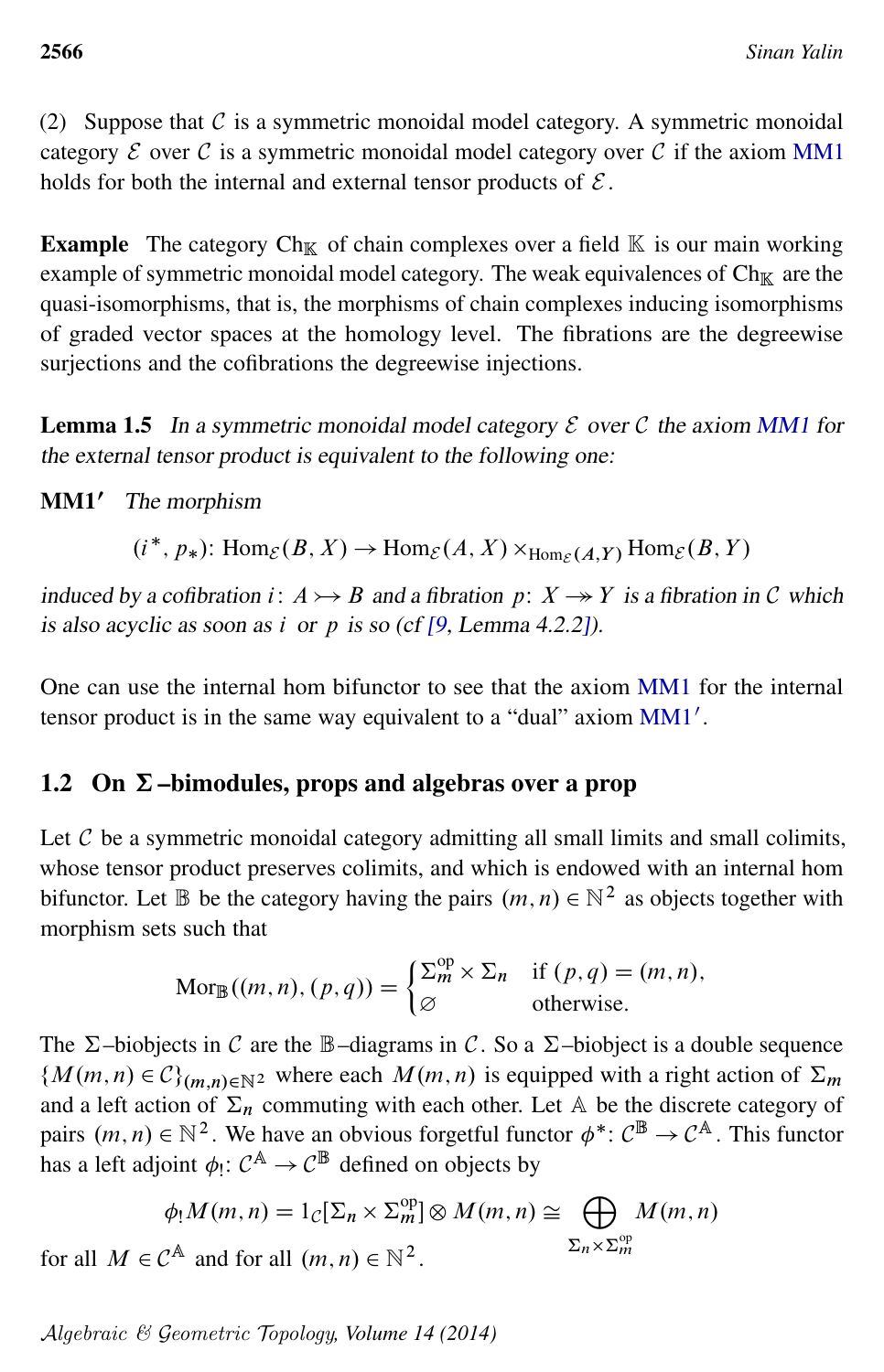**Definition 1.6** Let C be a symmetric monoidal category. A *prop* in C is a symmetric monoidal category P, enriched over C, with  $\mathbb N$  as object set and the tensor product given by  $m \otimes n = m + n$  on objects. Let us unwrap this definition. Firstly we see that a prop is a  $\Sigma$ –biobject. Indeed, the group  $\Sigma_m$  acts on  $m = 1 + \cdots + 1 = 1^{\otimes m}$  and the group  $\Sigma_n^{\text{op}}$  acts on  $n = 1 + \cdots + 1 = 1^{\otimes n}$  by permuting the variables at the morphisms level. A prop is endowed with horizontal products

$$
\circ_h: P(m_1, n_1) \otimes P(m_2, n_2) \to P(m_1 + m_2, n_1 + n_2)
$$

which are defined by the tensor product of homomorphisms, since

$$
P(m_1 \otimes m_2, n_1 \otimes n_2) = P(m_1 + m_2, n_1 + n_2)
$$

by definition of the tensor product on objects. It also admits vertical composition products

$$
\circ_v: P(k,n) \otimes P(m,k) \to P(m,n)
$$

corresponding to the composition of homomorphisms, and units  $1 \rightarrow P(n,n)$  corresponding to identity morphisms of the objects  $n \in \mathbb{N}$  in P. These operations satisfy relations coming from the axioms of symmetric monoidal categories. We refer the reader to Enriquez and Etingof [\[5\]](#page-32-7) for an explicit description of props in the context of modules over a ring. We denote by  $P$  the category of props.

Another construction of props is given in [\[10\]](#page-32-2): props are defined there as  $\boxtimes_h$ -monoids in the  $\boxtimes_v$ -monoids of colored  $\Sigma$ -biobjects, where  $\boxtimes_h$  and  $\boxtimes_v$  denote respectively a horizontal composition product and a vertical composition product.

Fresse [\[7,](#page-32-8) Appendix A] provides a construction of the free prop on a  $\Sigma$ –biobject. The free prop functor is left adjoint to the forgetful functor

$$
F: \mathcal{C}^{\mathbb{B}} \rightleftarrows \mathcal{P}: U.
$$

Definition 1.7 (1) To any object X of C we can associate an *endomorphism prop*  $\text{End}_X$  defined by

$$
End_X(m, n) = Hom_{\mathcal{C}}(X^{\otimes m}, X^{\otimes n}).
$$

The actions of the symmetric groups are the permutations of the input variables and of the output variables, the horizontal product is the tensor product of homomorphisms and the vertical composition product is the composition of homomorphisms. The units  $1_{\mathcal{C}} \to \text{Hom}_{\mathcal{C}}(X^{\otimes n}, X^{\otimes n})$  represent  $\text{id}_{X^{\otimes n}}$ .

(2) An *algebra over a prop* P, or P-algebra, is an object  $X \in \mathcal{C}$  equipped with a prop morphism  $P \to \text{End}_X$ .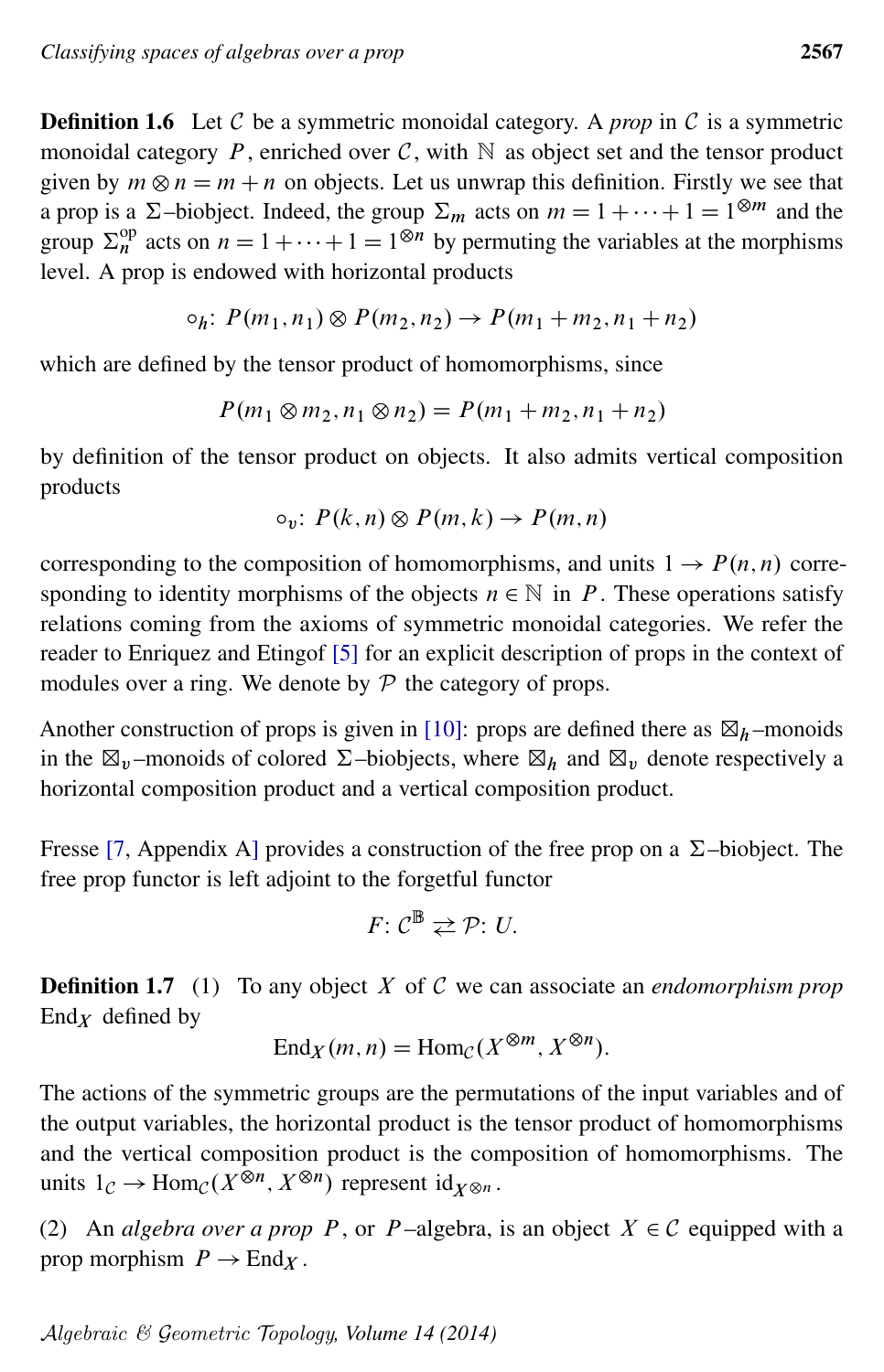We can also define a  $P$ -algebra in a symmetric monoidal category over  $C$ :

**Definition 1.8** Let  $\mathcal{E}$  be a symmetric monoidal category over  $\mathcal{C}$ .

- (1) The endomorphism prop of  $X \in \mathcal{E}$  is given by  $\text{End}_X(m, n) = \text{Hom}_{\mathcal{E}}(X^{\otimes m}, X^{\otimes n}),$ where Hom $\varepsilon$   $(-, -)$  is the external hom bifunctor of  $\varepsilon$ .
- (2) Let P be a prop in C. A P-algebra in E is an object  $X \in \mathcal{E}$  equipped with a prop morphism  $P \to \text{End}_X$ .

Example We recall from [\[7\]](#page-32-8) an explicit definition in the case of a diagram category over  $\mathcal{E}$ : Let  $\{X_i\}_{i\in I}$  be a *I*-diagram in  $\mathcal{E}$ . Then we have

$$
\operatorname{End}_{\{X_i\}_{i\in I}} = \int_{i\in I} \operatorname{Hom}_{\mathcal{E}}(X_i^{\otimes m}, X_i^{\otimes n}).
$$

This end can equivalently be defined as a coreflexive equalizer

$$
\text{End}_{\{X_i\}}(m, n)
$$
\n
$$
\downarrow
$$
\n
$$
\prod_{i \in I} \text{Hom}_{\mathcal{E}}(X_i^{\otimes m}, X_i^{\otimes n}) \xrightarrow{d_0} \overbrace{d_1 \quad u : i \to j \in \text{mor}(I)}^{\text{dom}_{\mathcal{E}}(X_i^{\otimes m}, X_j^{\otimes n})},
$$

where  $d_0$  is the product of the maps

$$
u_*\colon \text{Hom}_{\mathcal{E}}(X_i^{\otimes m}, X_i^{\otimes n}) \to \text{Hom}_{\mathcal{E}}(X_i^{\otimes m}, X_j^{\otimes n})
$$

induced by the morphisms  $u: i \rightarrow j$  of I and  $d_1$  is the product of the maps

$$
u^*
$$
: Hom $\varepsilon(X_j^{\otimes m}, X_j^{\otimes n}) \to \text{Hom}_{\mathcal{E}}(X_i^{\otimes m}, X_j^{\otimes n})$ .

The section  $s_0$  is the projection on the factors associated to the identities id:  $i \rightarrow i$ .

Further, this construction is functorial in I: given a J-diagram  $\{X_i\}_{i\in J}$ , every functor  $\alpha: I \rightarrow J$  gives rise to a prop morphism  $\alpha^*$ :  $\text{End}_{\{X_j\}_{j \in J}} \rightarrow \text{End}_{\{X_{\alpha(i)}\}_{i \in I}}$ .

#### 1.3 The semimodel category of props

Suppose that  $C$  is a cofibrantly generated symmetric monoidal model category. The category of  $\Sigma$ –biobjects  $C^{\mathbb{B}}$  is a diagram category over C, so it inherits a cofibrantly generated model category structure. The weak equivalences and fibrations are defined componentwise. The generating (acyclic) cofibrations are given by  $i \otimes \phi_! G_{(m,n)}$ ,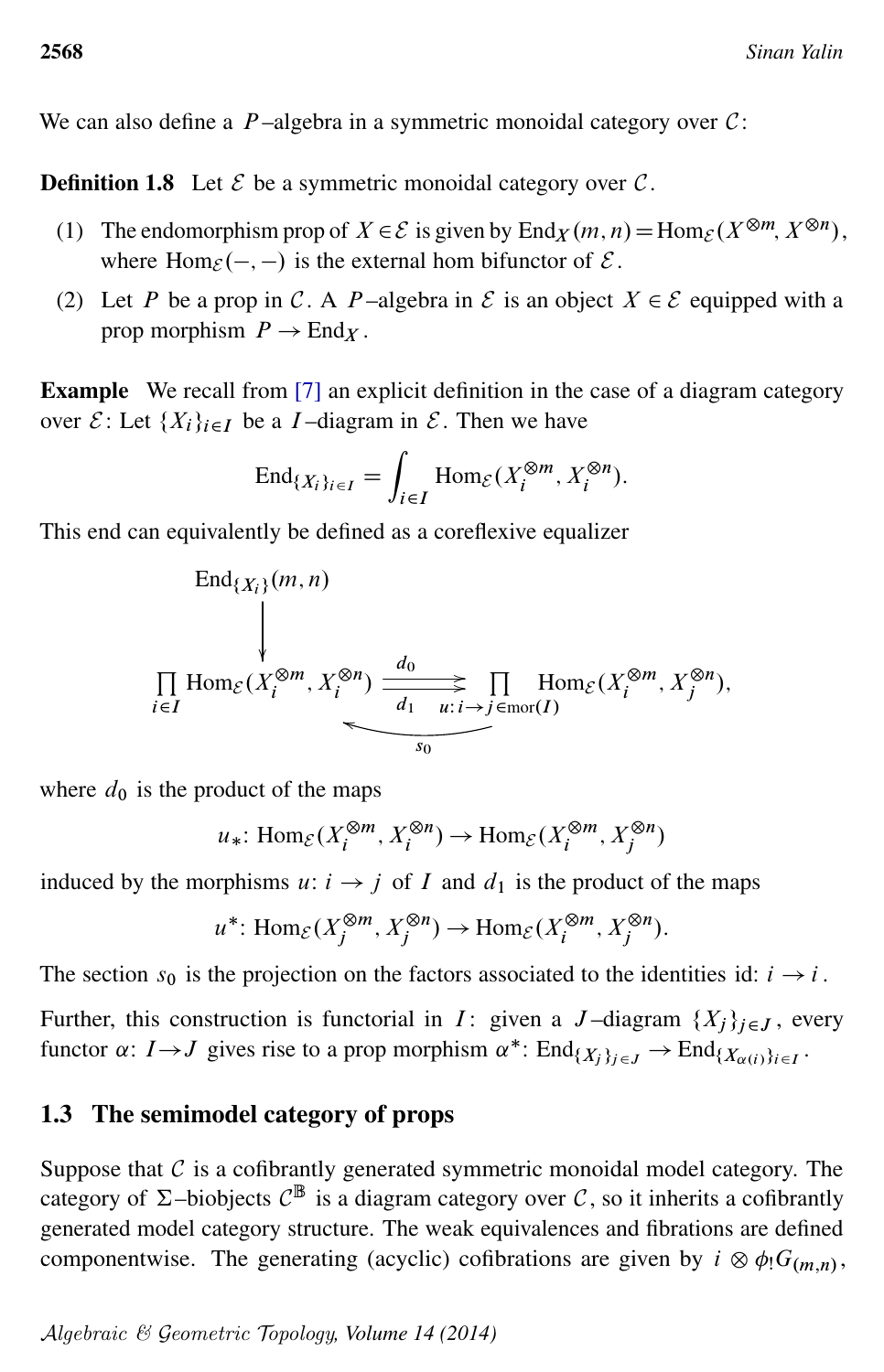where  $(m, n) \in \mathbb{N}^2$  and *i* ranges over the generating (acyclic) cofibrations of C. Here  $\otimes$ is the external tensor product of  $C^{\mathbb{B}}$  and  $G_{(m,n)}$  is the double sequence defined by

$$
G_{(m,n)}(p,q) = \begin{cases} 1_c & \text{if } (p,q) = (m,n), \\ 0 & \text{otherwise.} \end{cases}
$$

We can also see this result as a transfer of cofibrantly generated model category structure via the adjunction  $\phi_! \colon \mathcal{C}^{\mathbb{A}} \rightleftarrows \mathcal{C}^{\mathbb{B}} : \phi^*$  (via exactly the same proof as in the case of  $\Sigma$ objects; see for instance [\[6,](#page-32-3) Proposition 11.4.A]). The question is to know whether the adjunction  $F: \mathcal{C}^{\mathbb{B}} \rightleftarrows \mathcal{P}: U$  transfer this model category structure to the props. In the general case it works only with the subcategory  $P_0$  of props with nonempty inputs or outputs and does not give a full model category structure. We give the precise statement in [Theorem 1.10.](#page-8-1)

<span id="page-8-0"></span>**Definition 1.9** A  $\Sigma$ –biobject M has *nonempty inputs* if it satisfies

$$
M(0, n) = \begin{cases} 1_{\mathcal{C}} & \text{if } n = 0, \\ 0 & \text{otherwise.} \end{cases}
$$

We define in a symmetric way a  $\Sigma$ –biobject with *nonempty outputs*. The category of  $\Sigma$ –biobjects with nonempty inputs is noted  $C_0^{\mathbb{B}}$ .

The composite adjunction

$$
\mathcal{C}^{\mathbb{A}} \rightleftarrows \mathcal{C}^{\mathbb{B}} \rightleftarrows \mathcal{P}
$$

restricts to an adjunction

$$
\mathcal{C}_0^{\mathbb{A}} \rightleftarrows \mathcal{C}_0^{\mathbb{B}} \rightleftarrows \mathcal{P}_0.
$$

We define the weak equivalences (respectively fibrations) in  $P_0$  componentwise, ie their images by the forgetful functor  $U: \mathcal{P}_0 \to \mathcal{C}_0^{\mathbb{A}}$  are weak equivalences (respectively fibrations) in  $\mathcal{C}_0^{\mathbb{A}}$ . We define the generating (acyclic) cofibrations as the images under the free prop functor of the generating (acyclic) cofibrations of  $C_0^{\mathbb{B}}$ . We have the following result:

<span id="page-8-1"></span>**Theorem 1.10** (cf [\[7,](#page-32-8) Theorem 4.9]) Let C be a cofibrantly generated symmetric monoidal model category. Suppose moreover that the unit of  $C$  is cofibrant. Then the category  $P_0$  of props with nonempty inputs (or outputs) equipped with the classes of weak equivalences, fibrations and cofibrations defined above forms a semimodel category. Moreover the forgetful functor  $U: \mathcal{P}_0 \to \mathcal{C}_0^{\mathbb{A}}$  preserves cofibrations with cofibrant domain.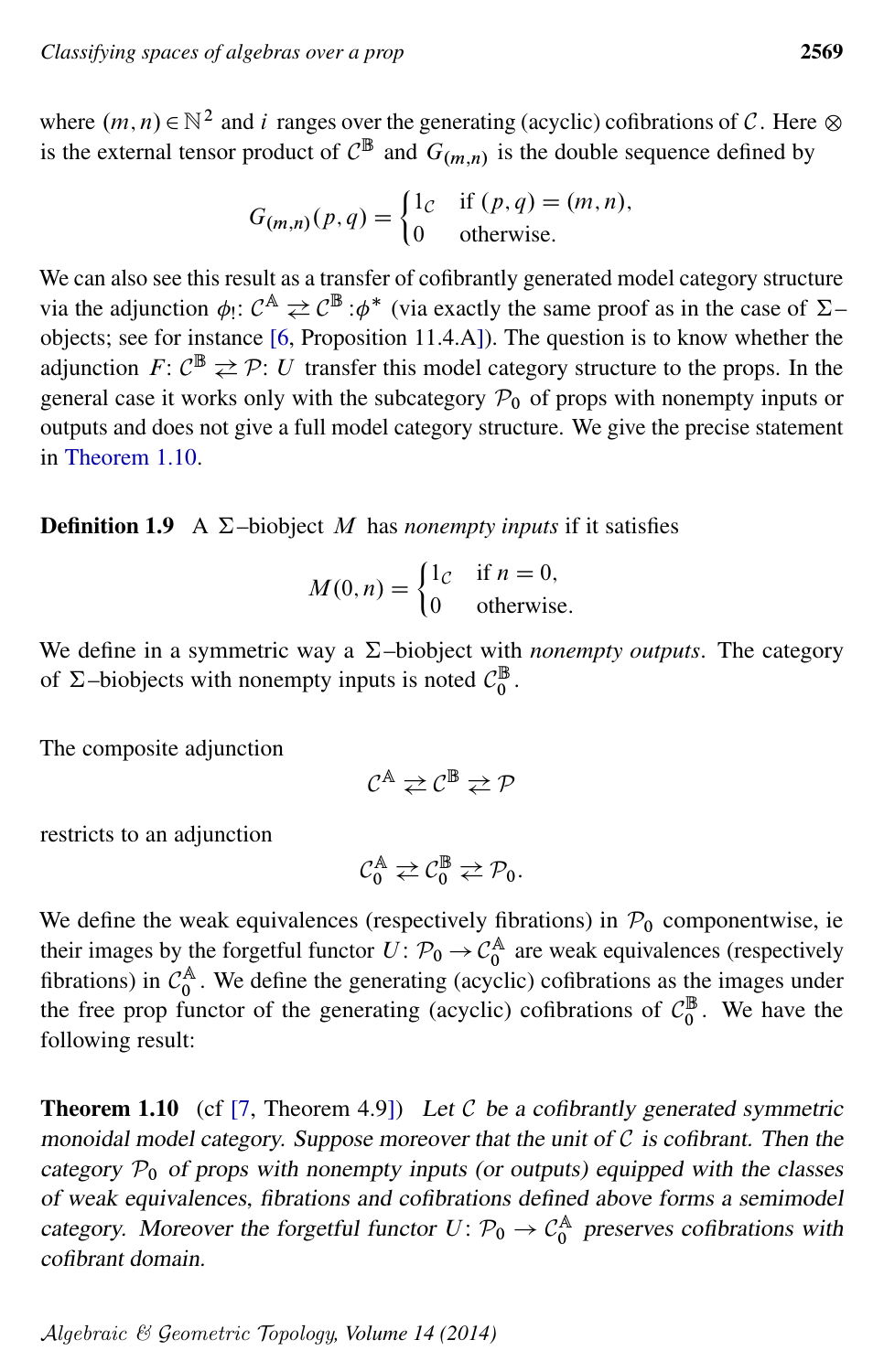A semimodel category structure is a slightly weakened version of model category structure: the lifting axioms hold only for cofibrations with cofibrant domain, and the factorization axioms hold only on maps with cofibrant domain (see the relevant section of [\[7\]](#page-32-8)). The notion of a semimodel category is sufficient to do homotopy theory. In certain categories we recover a full model structure on the whole category of props:

**Theorem 1.11** (cf [\[7,](#page-32-8) Theorem 5.5]) If the base category C is the category of  $dg$ modules over a ring  $\mathbb K$  such that  $\mathbb Q \subset \mathbb K$ , simplicial modules over a ring, simplicial sets or topological spaces, then there is a transfer of model category structure on the whole category of props via the adjunction  $C^{\mathbb{A}} \rightleftarrows \mathcal{P}$ .

## <span id="page-9-0"></span>2 Homotopy invariance of the classifying space

The purpose of this section is to establish [Theorem 0.1.](#page-1-0) We give the details of our arguments in the case  $\mathcal{E} = \mathcal{C} = Ch_{\mathbb{K}}$  (the Z–graded chain complexes over a field K of characteristic zero). Afterwards, we briefly explain the generalization of these arguments when  $\mathcal E$  is a cofibrantly generated symmetric monoidal model category over  $Ch_{\mathbb{K}}$ .

### <span id="page-9-1"></span>2.1 Statement of the result and outline of the proof

In the work of Dwyer–Kan [\[3\]](#page-31-2), the classifying space of a category  $M$  equipped with a subcategory of weak equivalences  $w \mathcal{M}$  is the simplicial set  $\mathcal{N}(w \mathcal{M})$ , where  $\mathcal N$  is the simplicial nerve functor. This simplicial set satisfies the following crucial property:

**Theorem 2.1** (Dwyer–Kan) Let  $M$  be a category,  $W$  a class of morphisms of  $M$ and wM the subcategory of M defined by  $ob(wM) = ob(M)$  and mor $(wM) = W$ . Then one has a homotopy equivalence

$$
\mathcal{N} w M \sim \coprod_{[X]} \overline{W} L w M (X,X),
$$

where  $N$  is the simplicial nerve functor,  $[X]$  ranges over the weak equivalence classes of the objects of M,  $\overline{W}$  is the simplicial classifying space (see May [\[13\]](#page-32-9)) and  $L(-)$  is the simplicial localization functor. When  $M$  is a model category, one has moreover

$$
\mathcal{N}wM \sim \coprod_{[X]} \overline{W}haut(X),
$$

where haut $(X)$  is the simplicial monoid of self weak equivalences on a fibrant–cofibrant resolution of X .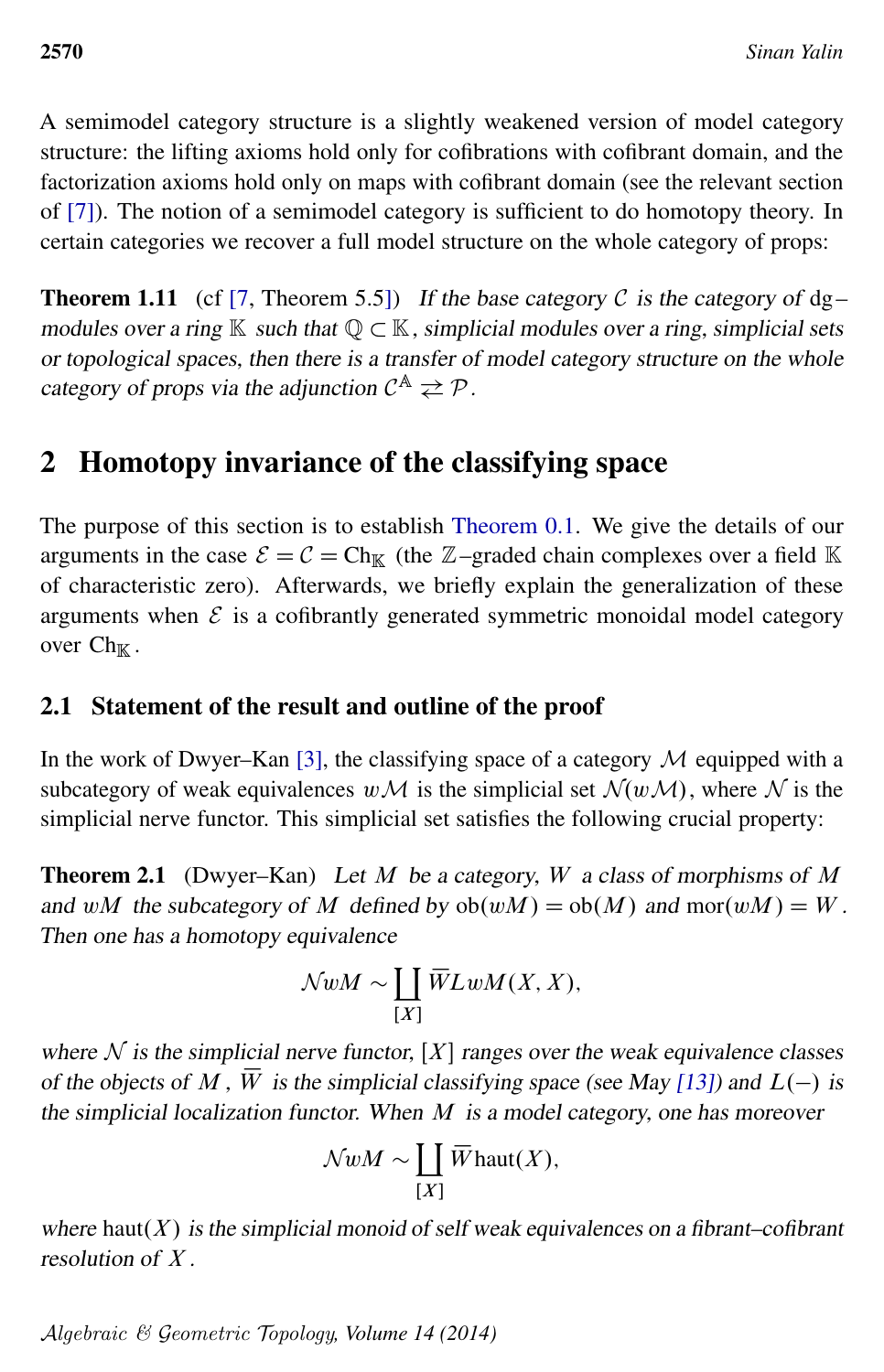In the case of  $\mathcal{E}^P$  (the P-algebras in  $\mathcal E$  for a prop P defined in C) we use the name "classifying space" to refer to the simplicial set  $\mathcal{N}w(\mathcal{E}^{cf})^P$ , where  $w(\mathcal{E}^{cf})^P$  is the subcategory of P-algebra morphisms whose underlying morphisms in  $\mathcal E$  are weak equivalences between fibrant–cofibrant objects.

2.1.1 The operadic case In the operadic context, algebras over operads satisfy the following fundamental property: a weak equivalence between two cofibrant operads induces a weak equivalence between their associated classifying spaces of algebras. The proof of this result is done in three steps. Firstly, one shows the existence of an adjunction between the two categories of algebras: if  $\phi: P \to Q$  is a morphism of operads, it induces an adjunction

$$
\phi_!\colon \mathcal{E}^P \leftrightarrows \mathcal{E}^Q : \phi^*,
$$

where  $\phi^*$  is given on each Q-algebra  $Q \to \text{End}_X$  by the precomposition

$$
P \xrightarrow{\phi} Q \to \text{End}_X
$$

and  $\phi_!$  is obtained via a certain coequalizer for which we refer the reader to [\[6\]](#page-32-3). Secondly one proves that if  $\phi$  is a weak equivalence and P and Q are "well-behaved" operads, then this adjunction actually forms a Quillen equivalence, presented in full generality in [\[6\]](#page-32-3). This Quillen equivalence is precisely obtained between semimodel categories of algebras over weakly equivalent  $\Sigma$ –cofibrant operads, in a cofibrantly generated symmetric monoidal model category  $\mathcal E$  over a base category  $\mathcal C$  (see [\[6,](#page-32-3) Theorem 12.5.A) proved in Chapter 16]). Finally, according to the results of Dwyer–Kan, a Quillen equivalence induces a weak homotopy equivalence of the classifying spaces (actually it induces much more, that is, a Dwyer–Kan equivalence of the simplicial localizations).

2.1.2 The key statement Such a method fails in the prop setting: one does not know how to construct a left adjoint of the functor  $\phi^*$ . And even if such an adjoint exists, there is no free algebra functor and a model structure does not exist on the category of algebras over a prop except in some particular cases such as simplicial sets (see [\[10\]](#page-32-2)). So the difficult part is to deal with this absence of model structure to get a similar result for algebras over props. Therefore, our method is entirely different from this one. The crux of our proof is given by the following statement:

<span id="page-10-0"></span>**Theorem 2.2** Let  $P$  be a cofibrant prop. The mappings

$$
\mathcal{N}\varphi^*, \mathcal{N}\psi^* \colon \mathcal{N}w(\mathcal{E}^{cf})^P \rightrightarrows \mathcal{N}w(\mathcal{E}^{cf})^P
$$

associated to homotopic prop morphisms  $\varphi, \psi \colon P \implies P$  are homotopic in sSet.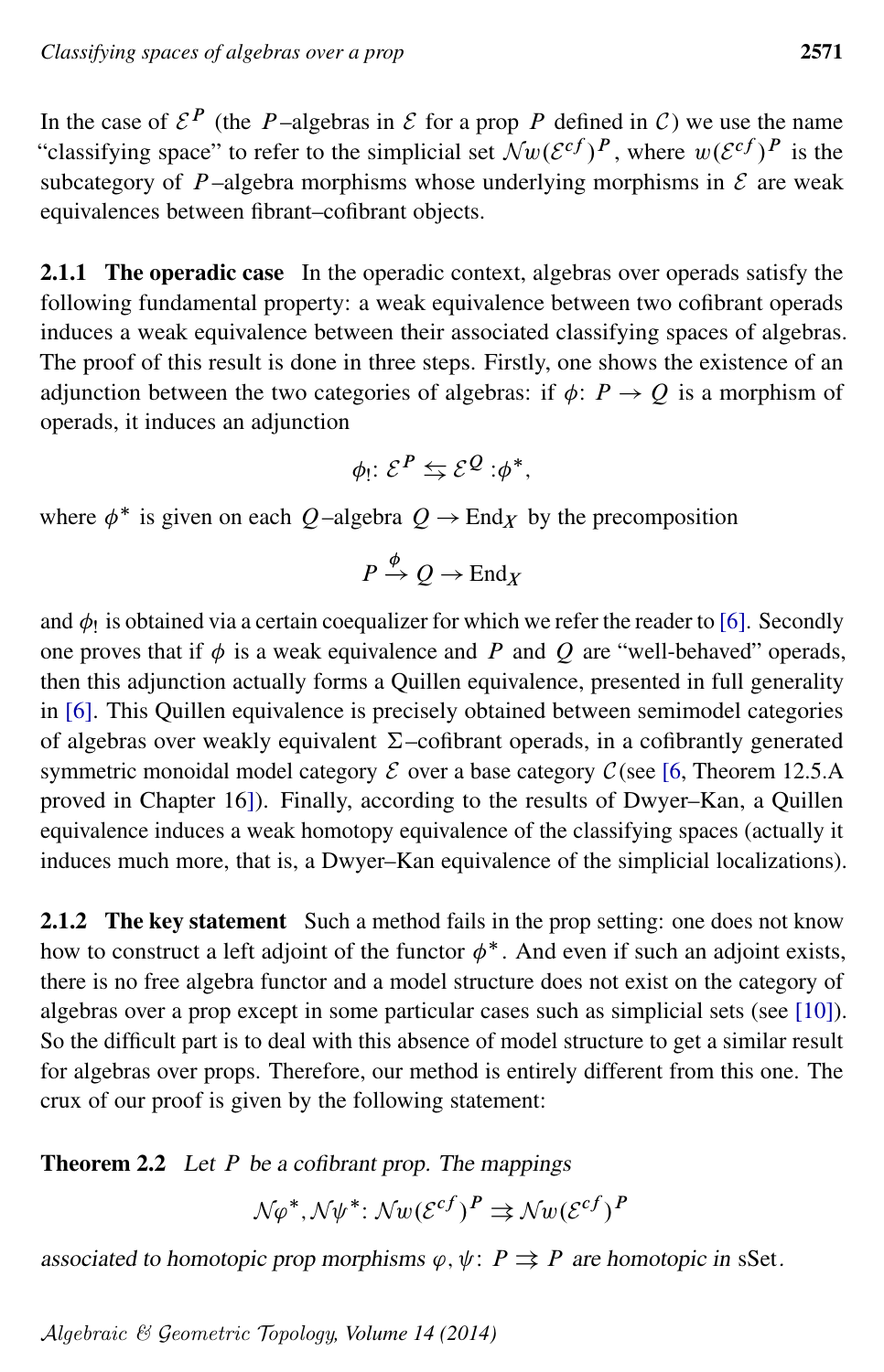Let us outline the main steps of the proof of [Theorem 2.2](#page-10-0) in the case  $\mathcal{E} = \mathcal{C} = Ch_{\mathbb{K}}$ . The idea is to construct a zigzag of natural transformations  $\varphi^* \stackrel{\sim}{\leftarrow} Z \stackrel{\sim}{\rightarrow} \psi^*$ , where Z is a functorial path object in  $\text{Ch}_{\mathbb{K}}^P$ . For this, we need in particular to obtain such a functorial path object. The existence of a path object for algebras over props is proved in [\[7,](#page-32-8) Section 8], but this path object is not functorial. The main point of our proof is to solve this functoriality problem by "correcting" in a certain sense the  $P$ -algebra structure on the path object, and then following arguments similar to those of  $[7]$  but with functorial  $P$ -actions. We proceed as follows. We use functional notation  $\mathcal{Y}(X)$ ,  $\mathcal{Z}(X)$  and  $\mathcal{V}(X)$  to refer to diagrams functorially associated to an object X which, in our constructions, ranges within (some subcategory of)  $\text{Ch}_{\mathbb{K}}$ . We first consider the functorial path object diagram associated to any  $X$  in Ch<sub>K</sub>,



and its subdiagram  $\mathcal{Z}(X) = \{X_0 \stackrel{\sim}{\leftarrow} Z(X) \stackrel{\sim}{\rightarrow} X_1\}$ . We prove that the natural P-action on the diagram



extends to a natural P-action on  $\mathcal{Y}(X)$ . For this, we consider "props of P-diagrams", which are built by replacing all the operations  $X^{\otimes m} \to X^{\otimes n}$  in the endomorphism prop of a given diagram by operations of  $P(m, n)$ . We use notation  $\text{End}_{\mathcal{Y}(P)}$ ,  $\text{End}_{\mathcal{Z}(P)}$  and End<sub> $V(P)$ </sub> to refer to these props of P-diagrams. We verify that these constructions give rise to props acting naturally on the endomorphism prop of the associated diagram. We use these props of  $P$ -diagrams to give a  $P$ -action on the zigzag of endofunctors id  $\widetilde{\leftarrow}$   $Z \rightarrow \widetilde{\leftarrow}$  id. We check that we retrieve the action given by  $\varphi$  and  $\psi$  on the extremity of this zigzag. We thus have a zigzag connecting  $\varphi^*$  and  $\psi^*$  and yielding the desired homotopy between  $\mathcal{N}\varphi^*$  and  $\mathcal{N}\psi^*$ .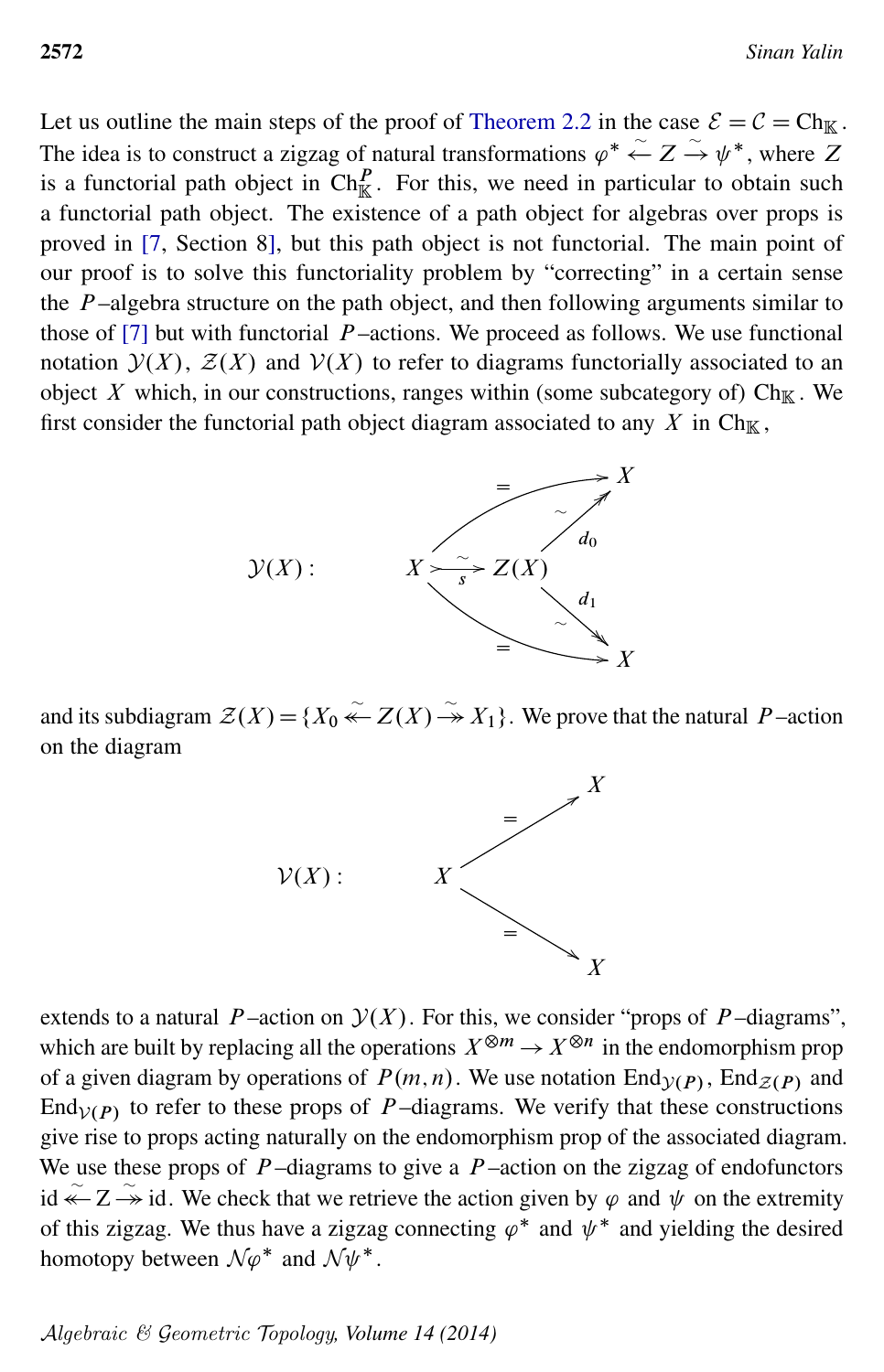<span id="page-12-0"></span>2.1.3 The argument line of the proof Let us first define the notion of a functorial  $P$ action via a prop of  $P$ -diagrams:

About functorial P-actions on diagrams We consider a diagram  $\mathcal{D}(X)$  depending on X, which will be one of the three aforementioned diagrams ( $V(X)$ ,  $Z(X)$ ) and  $\mathcal{Y}(X)$  and correspond to a certain functor denoted by  $\mathcal{D}(X)$ :  $I \to Ch_K$ . We will associate to End $_{\mathcal{D}(X)}$  a prop of P-diagrams End $_{\mathcal{D}(P)}$ . When there exists a Palgebra structure on X, that is, a prop morphism  $P \to \text{End}_X$ , this prop is equipped by construction with a morphism of props  $ev_X$ :  $End_{\mathcal{D}(P)} \to End_{\mathcal{D}(X)}$ . This evaluation morphism sends every  $\phi \in \text{End}_{\mathcal{D}(P)}(m, n)$  on a collection of morphisms  $\phi_X(i)$ :  $\mathcal{D}(X)(i)^{\otimes m} \to \mathcal{D}(X)(i)^{\otimes n}$  satisfying the following commutative diagram for every morphism  $u: i \rightarrow j$  of  $I$ :

$$
\mathcal{D}(X)(i)^{\otimes m} \xrightarrow{\phi_X(i)} \mathcal{D}(X)(i)^{\otimes n}
$$
  

$$
\mathcal{D}(X)(u)^{\otimes m} \downarrow \qquad \qquad \downarrow \mathcal{D}(X)(u)^{\otimes n}
$$
  

$$
\mathcal{D}(X)(j)^{\otimes m} \xrightarrow{\phi_X(j)} \mathcal{D}(X)(j)^{\otimes n},
$$

where  $\mathcal{D}(X)(u)$  is the morphism in the diagram  $\mathcal{D}(X)$  induced by u. By construction of End $_{\mathcal{D}(P)}$ , the prop morphism ev<sub>X</sub> satisfies a functoriality property with respect to X. If  $f: X \to Y$  is a morphism of P-algebras, then the following diagrams are commutative for every  $\phi \in \text{End}_{\mathcal{D}(P)}(m, n)$  and every  $i \in I$ :

$$
\mathcal{D}(X)(i)^{\otimes m} \xrightarrow{\phi_X(i)} \mathcal{D}(X)(i)^{\otimes n}
$$
  

$$
(\mathcal{D}(f)(i))^{\otimes m} \downarrow \qquad \qquad \downarrow (\mathcal{D}(f)(i))^{\otimes n}
$$
  

$$
\mathcal{D}(Y)(j)^{\otimes m} \xrightarrow{\phi_Y(j)} \mathcal{D}(Y)(j)^{\otimes n}
$$

The commutativity of these diagrams implies that every morphism of props  $P \rightarrow$ End $_{\mathcal{D}(P)}$  induces a functorial P-action  $P \to \text{End}_{\mathcal{D}(X)}$ , that is, a functor

$$
\mathcal{D} : \mathrm{Ch}_{\mathbb{K}}^P \to \mathrm{Func}(I, \mathrm{Ch}_{\mathbb{K}}^P) = \mathrm{Func}(I, \mathrm{Ch}_{\mathbb{K}})^P
$$

fitting in a commutative square

Ch<sub>K</sub> 
$$
\xrightarrow{\mathcal{D}}
$$
 Func(*I*, Ch<sub>K</sub>)  
\n
$$
\uparrow
$$
\nCh<sub>K</sub> $\xrightarrow{\mathcal{D}}$  Func(*I*, Ch<sub>K</sub>)<sup>*P*</sup>

in which the vertical arrows are the forgetful functors.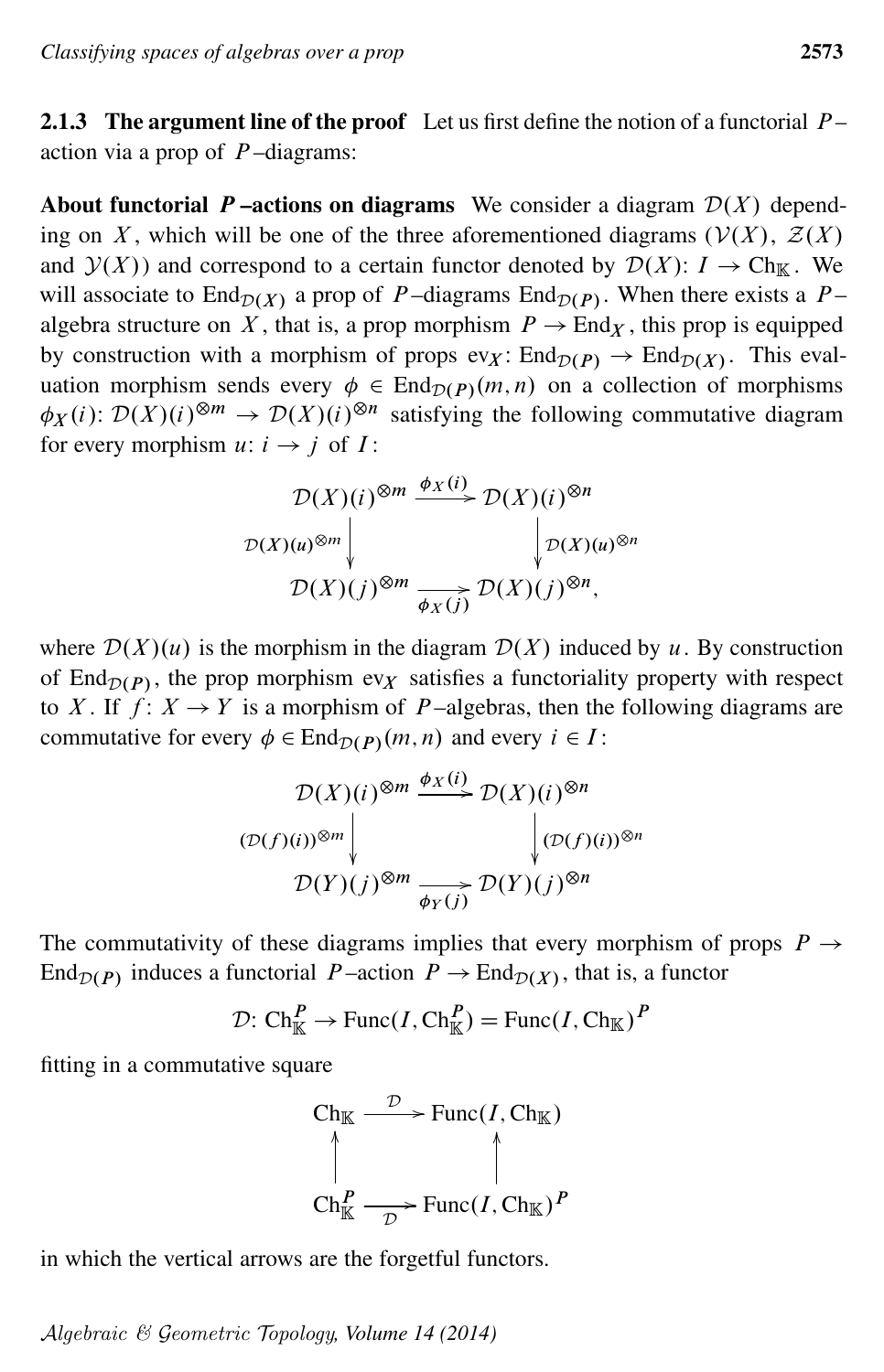Our argument line is divided into two steps.

**Step 1** For every  $X \in \text{Ch}_{\mathbb{K}}^P$ , we have  $\text{End}_{\mathcal{V}(X)} \cong \text{End}_X$  so the morphism  $P \to \text{End}_X$ trivially induces a functorial P-action  $P \to \text{End}_{\mathcal{V}(X)}$ . In our first step we build a diagram



In Ch<sub>K</sub>, the endomorphism prop End<sub> $y(X)$ </sub> is built via the two pullbacks



where  $s_*$  and  $(d_0, d_1)_*$  are maps induced by the composition by s and  $(d_0, d_1)$ , and  $s^*$ ,  $d_0^*$  $\int_0^*$  and  $d_1^*$  $_1^*$  are maps induced by the precomposition by s,  $d_0$  and  $d_1$ . The projection pr:  $\text{End}_{\mathcal{Z}(X)} \to \text{End}_{\mathcal{Z}(X)}$  is induced by the inclusion of diagrams  $\{Z(X)\}\hookrightarrow \{X_0 \stackrel{\sim}{\leftarrow} Z(X) \rightarrow X_1\}$  (see [\[7,](#page-32-8) Section 8]). The idea is to define a prop of *P*-diagrams End<sub> $y(P)$ </sub> with a form similar to that of End<sub> $y(X)$ </sub>, in order to get the prop morphism  $ev_X$ :  $End_{\mathcal{Y}(P)} \to End_{\mathcal{Y}(X)}$  induced by the morphism  $P \to End_X$  for each  $X \in \text{Ch}_{\mathbb{K}}^P$ . For this aim we use two pullbacks similar to those above with props of P-diagrams and  $\Sigma$ -biobjects replacing the usual ones.

**Step 2** In our second step, we show that  $\pi$  is an acyclic fibration in  $\mathcal{P}$  in order to obtain the desired lifting  $P \to \text{End}_{\mathcal{Y}(P)}$  inducing natural P-actions

$$
P \to \text{End}_{\mathcal{Y}(P)} \to \text{End}_{\mathcal{Y}(X)}
$$

for every  $X \in \text{Ch}_{\mathbb{K}}^P$ , which respect the P-algebra structures on the diagrams  $\mathcal{V}(X)$ . It endows the category of  $P$ -algebras with a functorial path object. Finally, we prove [Theorem 2.2](#page-10-0) in [Section 2.6,](#page-24-0) by using lifting properties in the category of props and providing the desired zigzag of natural transformations  $\varphi^* \stackrel{\sim}{\leftarrow} Z \stackrel{\sim}{\rightarrow} \psi^*$ . Then we show how to deduce [Theorem 0.1.](#page-1-0)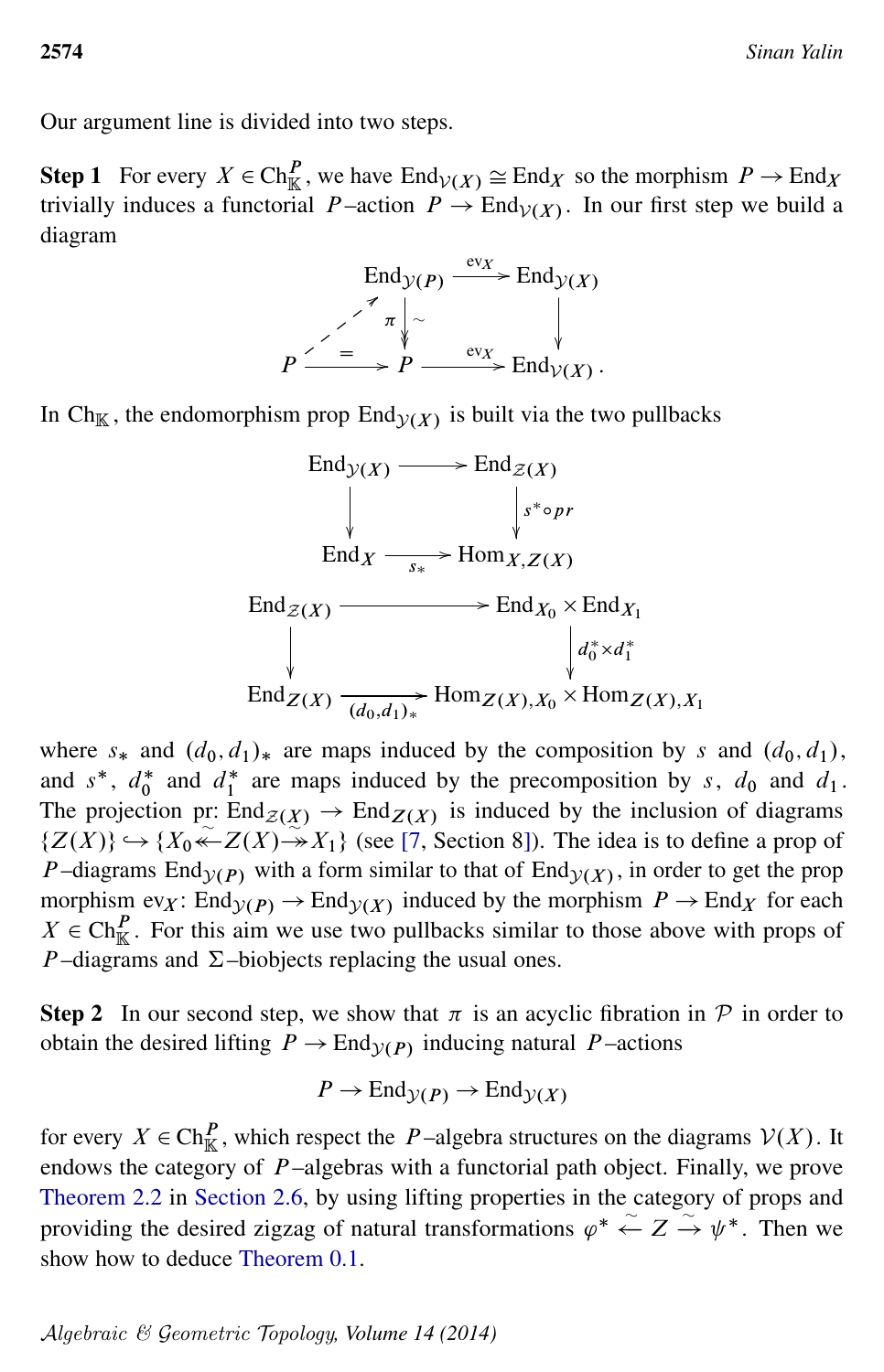Remark 2.3 We can also wonder about the homotopy invariance of the classifying space up to Quillen equivalences. Let P be a prop in  $\mathcal{E}_1$ . Let  $F: \mathcal{E}_1 \rightleftarrows \mathcal{E}_2$ : G be a symmetric monoidal adjunction. The prop  $F(P)$  is defined by applying the functor F entrywise to  $P$ : the fact that  $F$  is symmetric monoidal ensures the preservation of the composition products of P, giving to  $F(P)$  a prop structure. Further, [\[10,](#page-32-2) Lemma 7.1] says that the adjoint pair  $(F, G)$  induces an adjunction  $\overline{F}$ :  $\mathcal{E}_1^P \rightleftarrows \mathcal{E}_2^{F(P)}$  $\frac{F(P)}{2}$ :  $\overline{G}$ . Now suppose that  $(F, G)$  forms a Quillen adjunction. By Brown's lemma, the functor F preserves weak equivalences between cofibrant objects and the functor G preserves weak equivalences between fibrant objects. If all the objects of  $\mathcal{E}_1$  and  $\mathcal{E}_2$  are fibrant and cofibrant, then the adjoint pair  $(\overline{F}, \overline{G})$  restricts to an adjunction  $\overline{F}$ :  $w(\mathcal{E}_1)^P \rightleftarrows w(\mathcal{E}_2)^{F(P)}$ :  $\overline{G}$ and thus gives rise to a homotopy equivalence  $\mathcal{N}w(\mathcal{E}_1)^P \sim \mathcal{N}w(\mathcal{E}_2)^{F(P)}$ .

## 2.2 The path object  $Z(X) = Z \otimes X$

Recall that in the model category structure of  $Ch_{\mathbb{K}}$ , the fibrations are the degreewise surjections, the cofibrations are the degreewise injections, and the weak equivalences are the morphisms inducing isomorphisms in homology. The category  $Ch_{\mathbb{K}}$  has moreover the simplifying feature that finite products and coproducts coincide. Let  $Z$  be the chain complex defined by

$$
Z = \mathbb{K}\rho_0 \oplus \mathbb{K}\rho_1 \oplus \mathbb{K}\sigma_0 \oplus \mathbb{K}\sigma_1 \oplus \mathbb{K}\tau.
$$

The elements  $\tau$ ,  $\rho_0$  and  $\rho_1$  are three generators of degree 0 and  $\sigma_0$ ,  $\sigma_1$  two generators of degree -1. The differential  $d_Z$  is defined by  $d_Z(\sigma_0) = d_Z(\sigma_1) = 0$ ,  $d_Z(\tau) = 0$ ,  $d_Z(\rho_0) = \sigma_0$  and  $d_Z(\rho_1) = \sigma_1$ .

**Lemma 2.4** The chain complex  $Z \otimes X$  defines a path object on X in Ch<sub>K</sub>, fitting in a factorization  $X \rightarrow \infty$   $X \rightarrow (d_0, d_1)$   $X \oplus X$  of the diagonal

$$
\Delta = (\mathrm{id}_X, \mathrm{id}_X) \colon X \to X \oplus X
$$

such that s is an acyclic cofibration and  $(d_0, d_1)$  a fibration.

**Proof** Let s:  $X \to Z \otimes X$  be the map defined by  $s(x) = \tau \otimes x$ . Given the differential of Z, the map s is clearly an injective morphism of  $Ch_{\mathbb{K}}$ , ie a cofibration. We can also write  $Z \otimes X \cong (\tilde{Z} \otimes X) \oplus X$ , where

$$
\widetilde{Z} = \mathbb{K}\rho_0 \oplus \mathbb{K}\rho_1 \oplus \mathbb{K}\sigma_0 \oplus \mathbb{K}\sigma_1
$$

is an acyclic complex. The acyclicity of  $\tilde{Z}$  implies that s is an acyclic cofibration. We now define a map  $(d_0, d_1)$ :  $Z \otimes X \rightarrow X \oplus X$  such that  $(d_0, d_1) \circ s = (id_X, id_X)$ and  $(d_0, d_1)$  is a fibration. The map  $d_0$  is determined for every  $x \in X$  by  $d_0(\tau \otimes x) = x$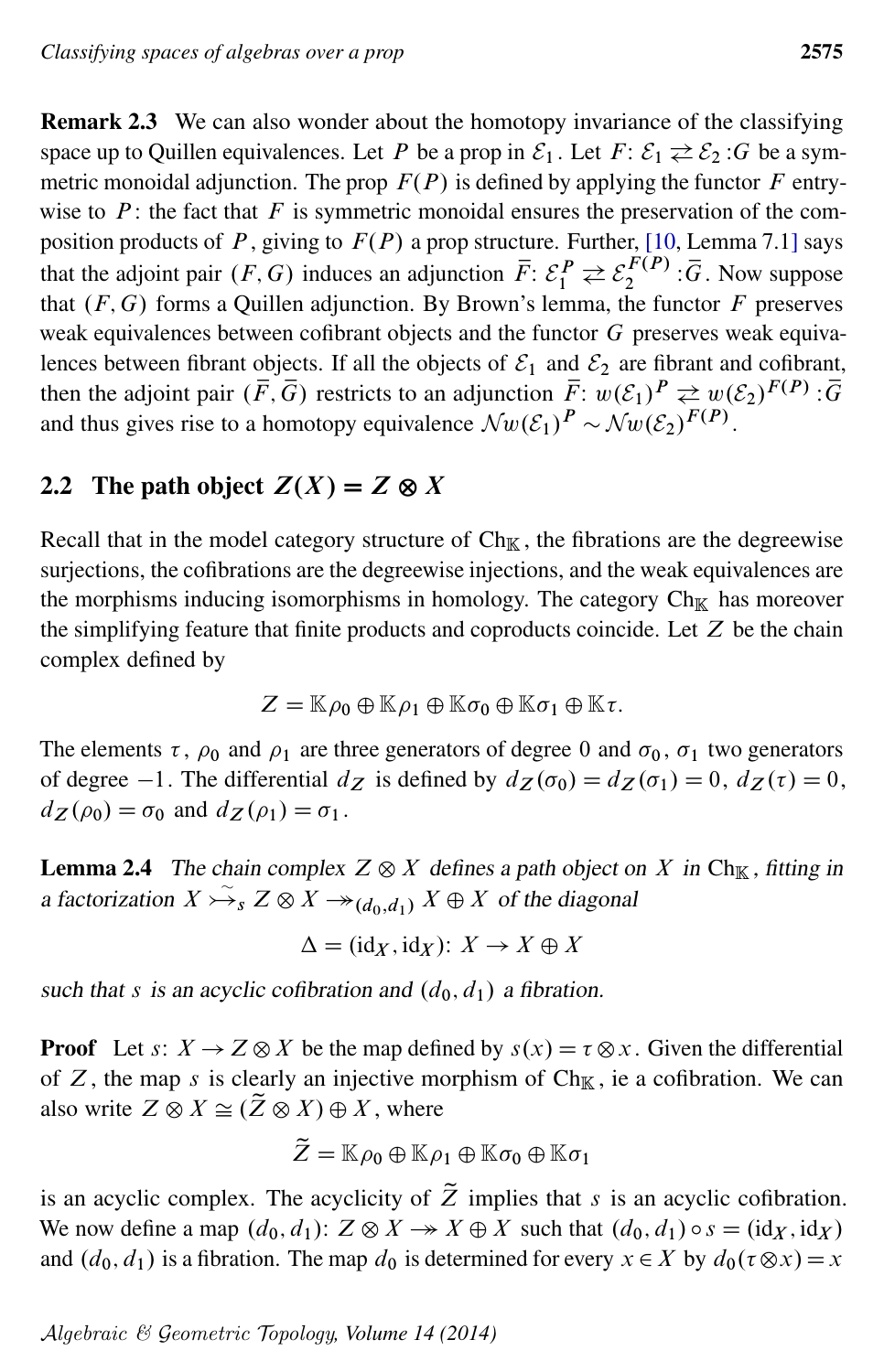and  $d_0(\sigma_0 \otimes x) = d_0(\sigma_1 \otimes x) = d_0(\rho_0 \otimes x) = d_0(\rho_1 \otimes x) = 0$ . The map  $d_1$  is determined for every  $x \in X$  by  $d_1(\rho_0 \otimes x) = x$ ,  $d_1(\tau \otimes x) = x$ ,  $d_1(\sigma_0 \otimes x) = d_1(\sigma_1 \otimes x) = x$  $d_1(\rho_1 \otimes x) = 0$ . The map  $(d_0, d_1)$  is clearly a surjective chain complexes morphism, ie a fibration and satisfies the equality  $(d_0, d_1) \circ s = (id_X, id_X)$ .  $\Box$ 

The two advantages of this path object on  $X$  are its writing in the form of a tensor product with  $X$  and its decomposition into a direct sum of  $X$  with an acyclic complex.

### <span id="page-15-0"></span>2.3 The prop  $\text{End}_{Z(P)}$

Consider the endomorphism prop of  $Z(X)$ :

$$
\operatorname{End}_{Z(X)}(m,n) = \operatorname{Hom}_{\operatorname{Ch}_{\mathbb{K}}}(Z(X)^{\otimes m}, Z(X)^{\otimes n})
$$
  
\n
$$
\cong \operatorname{Hom}_{\operatorname{Ch}_{\mathbb{K}}}(Z^{\otimes m} \otimes X^{\otimes m}, Z^{\otimes n} \otimes X^{\otimes n})
$$
  
\n
$$
\cong (Z^{\otimes m})^* \otimes Z^{\otimes n} \otimes \operatorname{End}_X(m,n).
$$

We define a prop of  $P$ -diagrams such that

$$
\operatorname{End}_{Z(P)}(m, n) = (Z^{\otimes m})^* \otimes Z^{\otimes n} \otimes P(m, n)
$$
  
=  $\bigoplus t_1^* \otimes \cdots \otimes t_m^* \otimes t_1 \otimes \cdots \otimes t_n \otimes P(m, n),$ 

where  $t_i \in \{\rho_0, \rho_1, \sigma_0, \sigma_1, \tau\}$ , together with the following structure maps:

#### Vertical composition product Let

$$
\alpha \in t_1^* \otimes \cdots \otimes t_k^* \otimes t_1 \otimes \cdots \otimes t_n \otimes P(k, n),
$$
  

$$
\beta \in u_1^* \otimes \cdots \otimes u_m^* \otimes u_1 \otimes \cdots \otimes u_k \otimes P(m, k).
$$

We set

$$
\alpha \circ_v \beta = \begin{cases} \alpha \circ_v^P \beta & \text{if } (u_1, \dots, u_k) = (t_1, \dots, t_k), \\ 0 & \text{otherwise,} \end{cases}
$$

where  $\circ_p^P$  is the vertical composition product of P.

#### Horizontal product Let

$$
\alpha \in t_1^* \otimes \cdots \otimes t_{m_1}^* \otimes t_1 \otimes \cdots \otimes t_{n_1} \otimes P(m_1, n_1),
$$
  

$$
\beta \in u_1^* \otimes \cdots \otimes u_{m_2}^* \otimes u_1 \otimes \cdots \otimes u_{n_2} \otimes P(m_2, n_2).
$$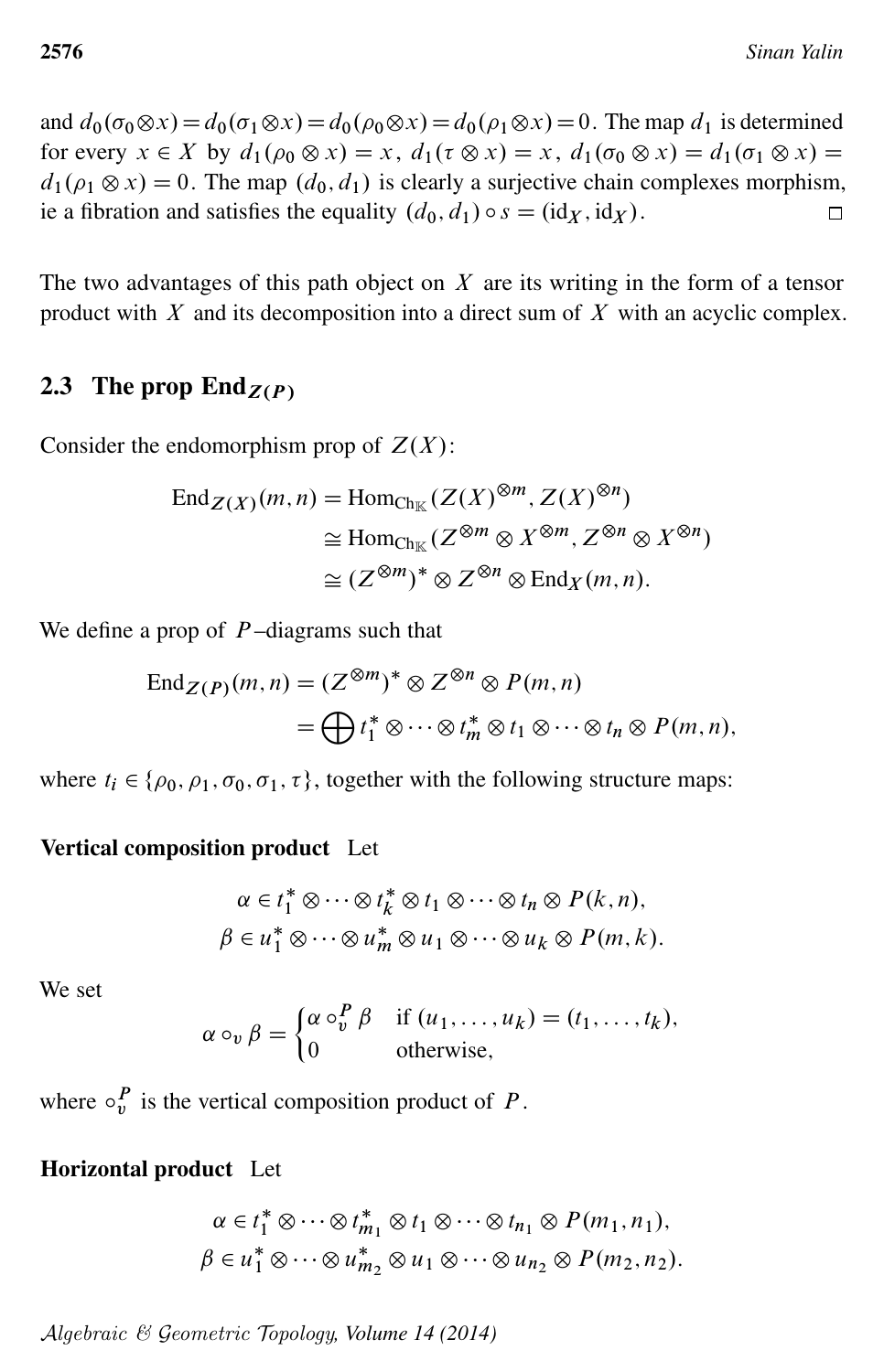We set

$$
\alpha \circ_h \beta = t_1^* \otimes \cdots \otimes t_{m_1}^* \otimes u_1^* \otimes \cdots \otimes u_{m_2}^*
$$
  

$$
\otimes t_1 \otimes \cdots \otimes t_{n_1} \otimes u_1 \otimes \cdots \otimes u_{n_2} \otimes (\alpha | p_{(m_1, n_1)} \circ_h^P \beta | p_{(m_2, n_2)})
$$
  

$$
\in t_1^* \otimes \cdots \otimes t_{m_1}^* \otimes u_1^* \otimes \cdots \otimes u_{m_2}^*
$$
  

$$
\otimes t_1 \otimes \cdots \otimes t_{n_1} \otimes u_1 \otimes \cdots \otimes u_{n_2} \otimes P(m_1 + n_1, m_2 + n_2),
$$

where  $\circ^P_h$  $\frac{P}{h}$  is the horizontal product of P.

Actions of the symmetric groups Let  $\alpha = t_1^* \otimes \cdots \otimes t_m \otimes t_1 \otimes \cdots \otimes t_n \otimes \alpha_P \in$ End<sub>Z(P)</sub>(m, n) with  $\alpha_P \in P(m, n)$ . The action of a permutation  $\sigma \in \Sigma_m$  on the right of this prop element is given by  $\alpha.\sigma = t_{\sigma(1)}^* \otimes \cdots \otimes t_{\sigma(m)}^* \otimes t_1 \otimes \cdots \otimes t_n \otimes \alpha_P.\sigma$ . The action of a permutation  $\tau \in \Sigma_n$  on the left of this prop element is given by  $\tau.\alpha = t_1^* \otimes \cdots \otimes t_m^* \otimes t_{\tau^{-1}(1)} \otimes \cdots \otimes t_{\tau^{-1}(n)} \otimes \tau.\alpha_P.$ 

Let  $X \in \text{Ch}_{\mathbb{K}}^P$  be a P-algebra. From the definition of  $\text{End}_{Z(P)}(m, n)$ , we easily see that the prop morphism  $P \to \text{End}_X$  induces a prop morphism

$$
\text{ev}_X\colon \text{End}_{Z(P)} \to \text{End}_{Z(X)}
$$

satisfying the appropriate functoriality diagrams (see [Section 2.1.3\)](#page-12-0).

### <span id="page-16-0"></span>2.4 The prop  $\text{End}_{\mathcal{Z}(P)}$

### <span id="page-16-1"></span>2.4.1 The pullback defining  $\text{End}_{\mathcal{Z}(X)}$  and its explicit maps For every  $(m,n){\in}\mathbb{N}^2$  , we have a pullback:



For every  $X \in \text{Ch}_{\mathbb{K}}^P$  and  $(m, n) \in \mathbb{N}^2$  we have the isomorphisms

$$
\text{Hom}_{X,Z(X)}(m,n) = \text{Hom}_{\text{Ch}_{\mathbb{K}}}(X^{\otimes m}, Z(X)^{\otimes n})
$$
  
\n
$$
\cong \text{Hom}_{\text{Ch}_{\mathbb{K}}}(X^{\otimes m}, Z^{\otimes n} \otimes X^{\otimes n}) \cong Z^{\otimes n} \otimes \text{End}_X(m,n)
$$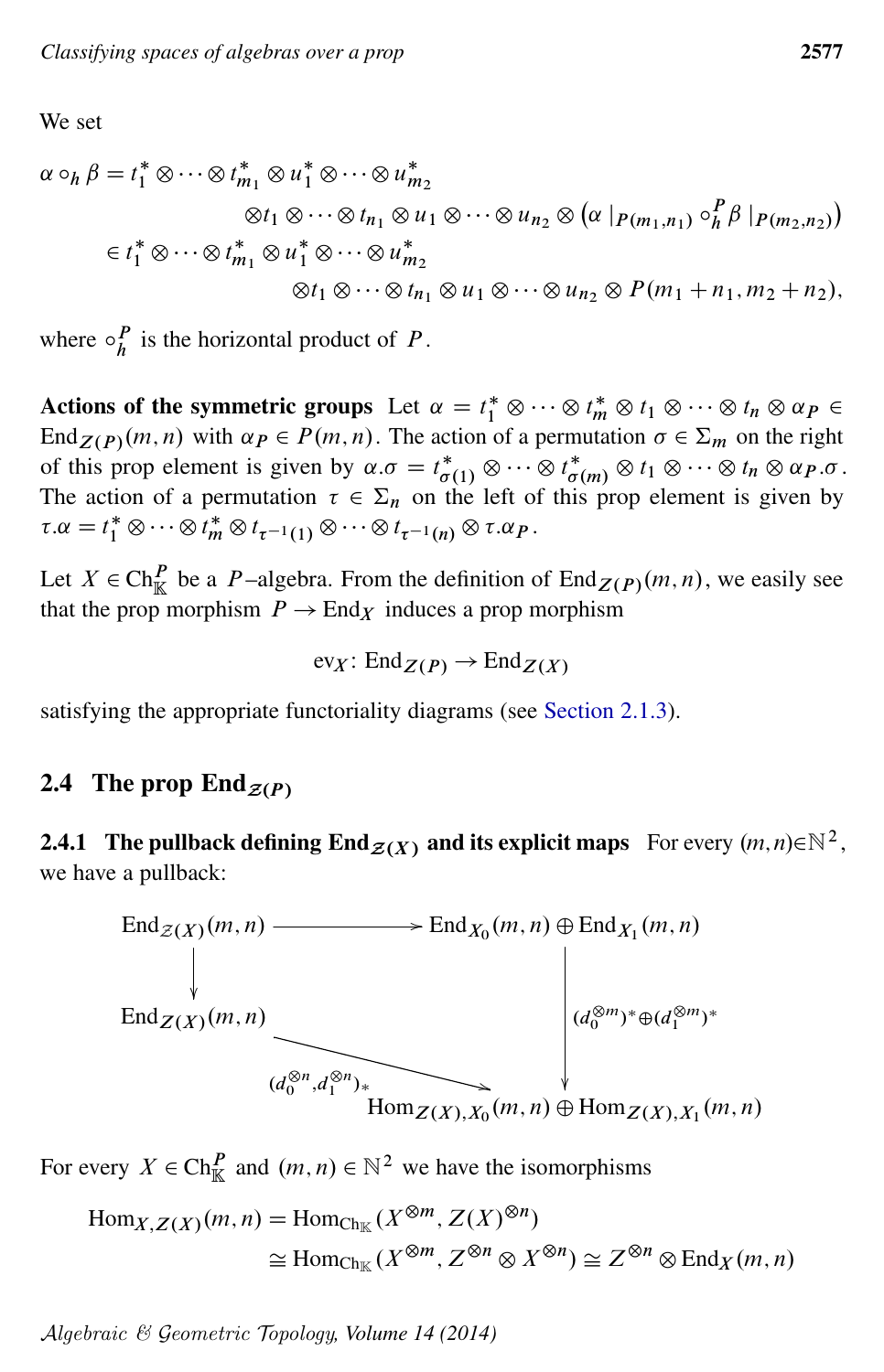and

$$
\text{Hom}_{Z(X),X_i}(m,n) = \text{Hom}_{\text{Ch}_{\mathbb{K}}}(Z(X)^{\otimes m}, X^{\otimes n})
$$
  
\n
$$
\cong \text{Hom}_{\text{Ch}_{\mathbb{K}}}(Z^{\otimes m} \otimes X^{\otimes m}, X^{\otimes n}) \cong (Z^{\otimes m})^* \otimes \text{End}_{X_i}(m,n).
$$

Applying these isomorphisms, we get a pullback:



We have to make explicit the maps  $\overline{(d_0^{\otimes n})}$  $\sqrt{\otimes n}, d_1^{\otimes n}$  $\sqrt{\frac{8n}{1}}$  and  $\overline{(d_0^{\otimes m})}$  $\overline{\overset{\otimes m}{\underset{0}{\otimes}}^{n}}$   $\oplus$   $\overline{(\overset{\otimes m}{\underset{1}{\cdot}}^{m}}$  $\binom{\otimes m}{1}^*$  and replace  $\text{End}_{X_0}(m, n)$ ,  $\text{End}_{X_1}(m, n)$  and  $\text{End}_X(m, n)$  by  $P_0(m, n)$ ,  $P_1(m, n)$  and  $P(m, n)$  to obtain a prop of P-diagrams  $\{\text{End}_{\mathcal{Z}(P)}(m,n)\}_{(m,n)\in\mathbb{N}^2}$  acting naturally on the chain complexes  $\text{End}_{\mathcal{Z}(X)}(m, n)$ ,  $X \in \text{Ch}_{\mathbb{K}}^P$ . Then we apply the same method to build a prop of P-diagrams End<sub> $y(P)$ </sub> acting naturally on End<sub> $y(X)$ </sub>,  $X \in \text{Ch}_{\mathbb{K}}^P$ .

<span id="page-17-0"></span>**Lemma 2.5** Let  $\{z_i\}_{i\in I}$  be a basis of  $Z^{\otimes m}$ . The map

$$
\overline{(d_1^{\otimes m})^*}:\text{End}_X(m,n)\to (Z^{\otimes m})^*\otimes \text{End}_X(m,n)
$$

is defined by the formula

$$
\overline{(d_1^{\otimes m})^*}(\xi) = \sum_{j \in J} (\underline{z}_j^* \otimes \xi) = \left(\sum_{j \in J} \underline{z}_j^*\right) \otimes \xi,
$$

where *J* is the subset of *I* such that  $d_1^{\otimes m}$  $\int_{1}^{\otimes m} (\underline{z}_j \otimes \underline{x}) = \underline{x}$  for  $\underline{x} \in X^{\otimes m}$  and  $j \in J$ .

**Proof** First we give an explicit inverse to the well-known isomorphism

$$
\lambda: U^* \otimes \text{Hom}_{\text{Ch}_{\mathbb{K}}}(V, V') \xrightarrow{\cong} \text{Hom}_{\text{Ch}_{\mathbb{K}}}(U \otimes V, V'),
$$

$$
\varphi \otimes f \mapsto [u \otimes v \mapsto \varphi(u), f(v)],
$$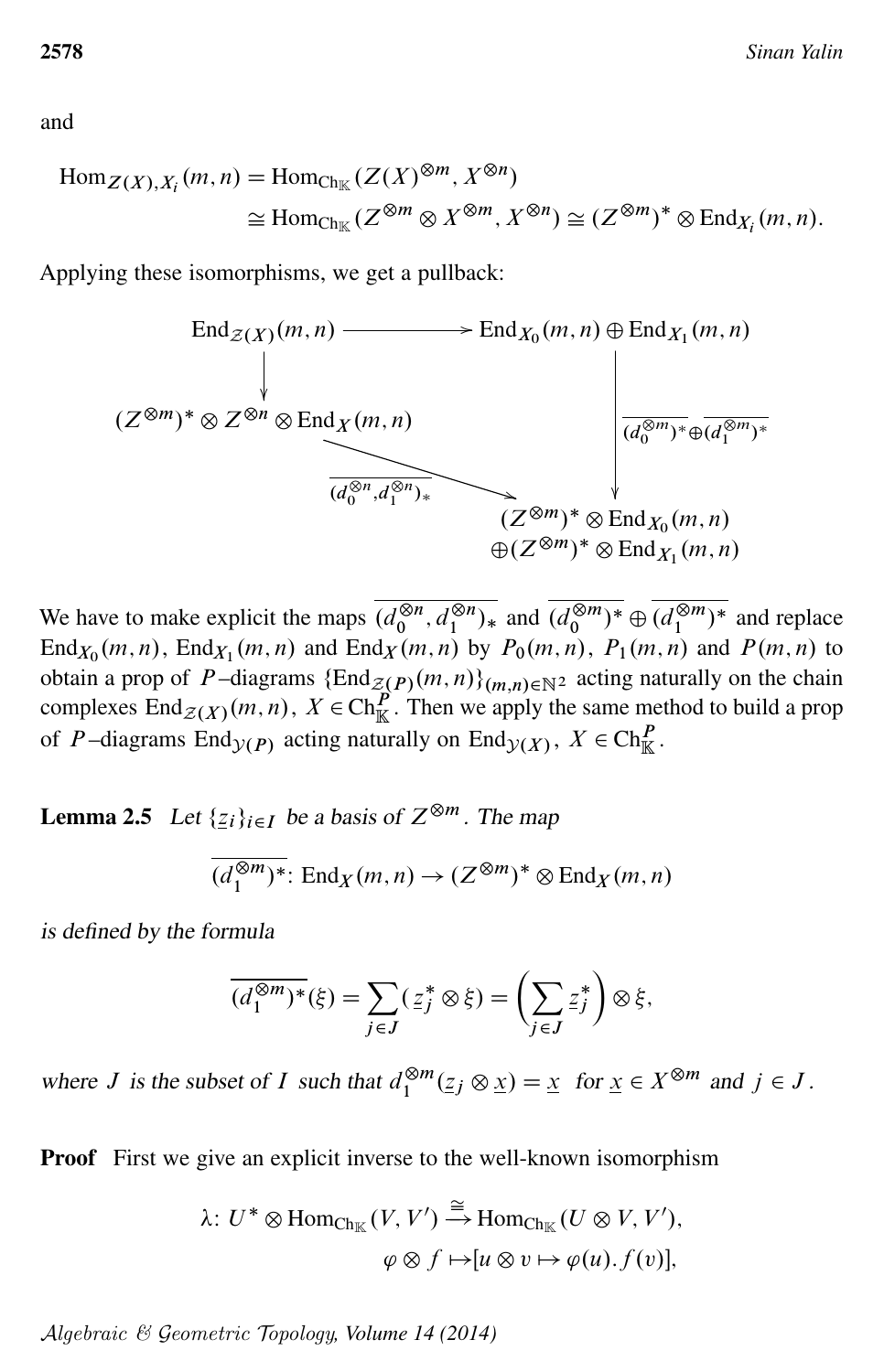where U is supposed to be of finite dimension. Let  $\{u_i\}_{i\in I}$  be a basis of U. We have  $\lambda = \sum$  $\sum_{i\in I}$  $\lambda_i$ , where

$$
\lambda_i: \mathbb{K}u_i^* \otimes \text{Hom}_{\text{Ch}_{\mathbb{K}}}(V, V') \to \text{Hom}_{\text{Ch}_{\mathbb{K}}}\left(\mathbb{K}u_i \otimes V, V'\right),
$$

$$
u_i^* \otimes f \mapsto u_i^*.f: u_i \otimes v \mapsto u_i^*(u_i).f(v) = f(v),
$$

so

$$
\lambda^{-1}: \text{Hom}_{\text{Ch}_{\mathbb{K}}}(U \otimes V, V') \to U^* \otimes \text{Hom}_{\text{Ch}_{\mathbb{K}}}(V, V'),
$$

$$
f \mapsto \sum_{i \in I} (u_i^* \otimes f \mid_{\mathbb{K}u_i \otimes V}).
$$

Let  $\sigma: Z^{\otimes m} \otimes X^{\otimes m} \to (Z \otimes X)^{\otimes m}$  be the map permuting the variables. Recall that the map  $d_1$  is determined for every  $x \in X$  by  $d_1(\rho_0 \otimes x) = x$ ,  $d_1(\tau \otimes x) = x$ ,  $d_1(\sigma_0 \otimes x) = d_1(\sigma_1 \otimes x) = d_1(\rho_1 \otimes x) = 0$ . The map

$$
\overline{(d_1^{\otimes m})^*} : \text{Hom}_{\text{Ch}_{\mathbb{K}}}(X^{\otimes m}, X^{\otimes n}) \to \text{Hom}_{\text{Ch}_{\mathbb{K}}}(Z^{\otimes m} \otimes X^{\otimes m}, X^{\otimes n})
$$
  

$$
\xrightarrow{\cong} (Z^{\otimes m})^* \otimes \text{Hom}_{\text{Ch}_{\mathbb{K}}}(X^{\otimes m}, X^{\otimes n})
$$

is defined by

$$
\xi \mapsto \xi \circ d_1^{\otimes m} \circ \sigma \mapsto \sum_{i \in I} (\underline{z}_i^* \otimes (\xi \circ d_1^{\otimes m} \circ \sigma) \mid_{\mathbb{K}_{\mathbb{Z}_i} \otimes V})
$$

We obtain finally

$$
\overline{(d_1^{\otimes m})^*} : \text{End}_X(m, n) \to (Z^{\otimes m})^* \otimes \text{End}_X(m, n),
$$

$$
\xi \mapsto \sum_{j \in J} (\underline{z}_j^* \otimes \xi) = \left(\sum_{j \in J} \underline{z}_j^*\right) \otimes \xi,
$$

where J is the subset of I such that  $d_1^{\otimes m}$  $\mathbb{R}^m \times \mathbb{Z}^m \times \mathbb{Z}^m \text{ for } \underline{x} \in X^{\otimes m} \text{ and } j \in J.$ If  $j \notin J$  then  $d_1^{\otimes m}$  $\int_{1}^{\otimes m}$   $|_{\mathbb{K}_{Z_j} \otimes X^{\otimes m}} = 0$ .  $\Box$ 

Recall that the map  $d_0: Z \otimes X \to X$  is defined for every  $x \in X$  by

 $d_0(\tau \otimes x) = x$  and  $d_0(\sigma_0 \otimes x) = d_0(\sigma_1 \otimes x) = d_0(\rho_0 \otimes x) = d_0(\rho_1 \otimes x) = 0.$ 

As before, the map  $\overline{(d_0^{\otimes m})}$  $\sqrt{\frac{\otimes m}{0}}$  has a form similar to that of the map  $\overline{(d_1^{\otimes m})^*}$  $\binom{\otimes m}{1}^*$ , and we have determined

$$
\overline{(d_0^{\otimes m})^*} \oplus \overline{(d_1^{\otimes m})^*}.
$$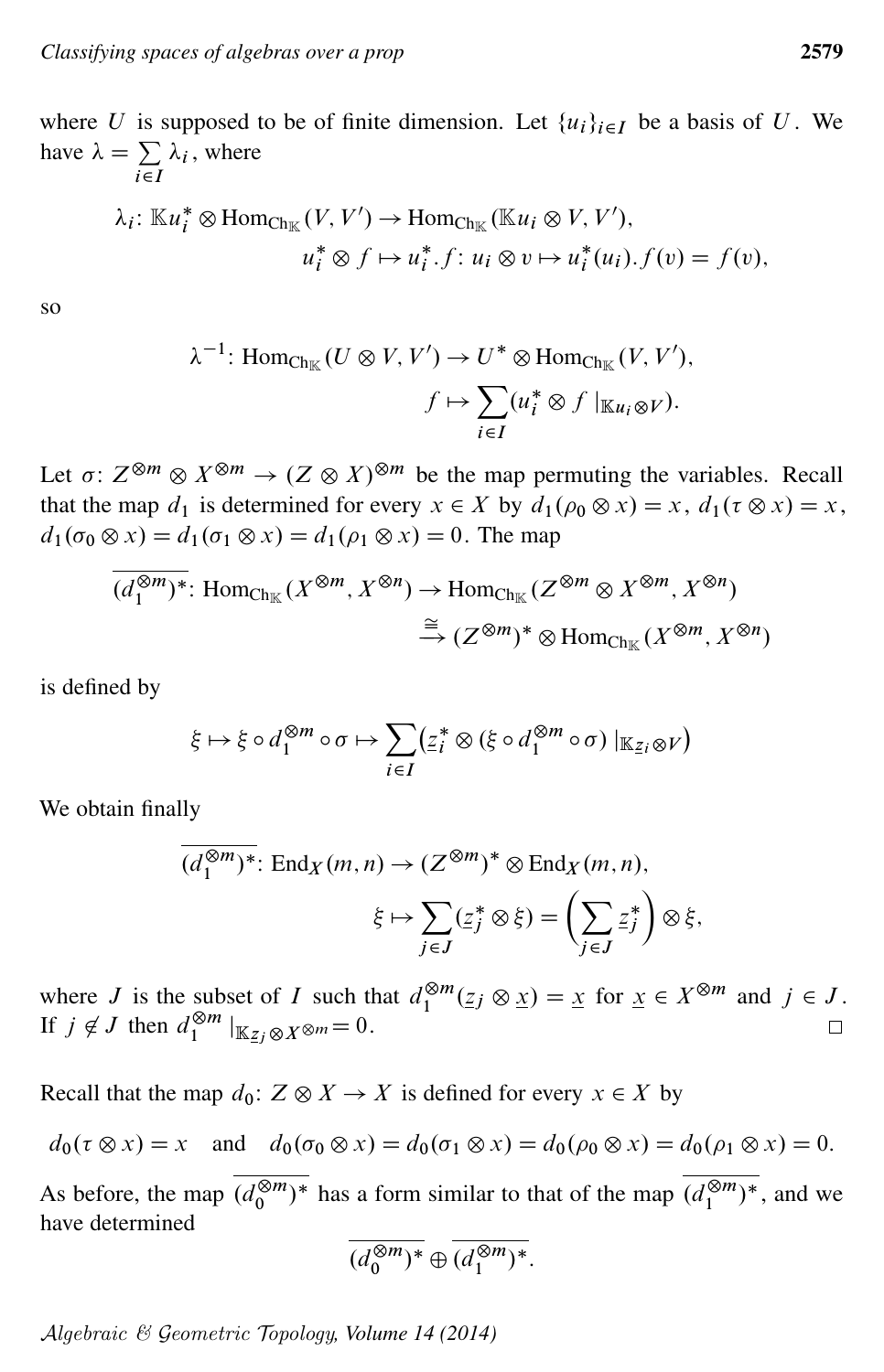<span id="page-19-0"></span>**Lemma 2.6** The map  $\overline{(d_0^{\otimes n})}$  $\sqrt{\otimes n}, d_1^{\otimes n}$  $j_{1}^{\infty n}$  is determined by

$$
\overline{(d_0^{\otimes n},d_1^{\otimes n})_*}: \underline{z}_j^* \otimes \underline{z}_i' \otimes \xi \mapsto \sum_{k \in I} (\underline{z}_k^* \otimes ((d_0^{\otimes n},d_1^{\otimes n}) \circ \underline{z}_j^*(-). \underline{z}_i' \otimes \xi) |_{\mathbb{K}_{\underline{z}_k} \otimes X^{\otimes m}}).
$$

**Proof** Let  $\{\underline{z}'_i\}$  $i<sub>i</sub>$ ) $i \in I'$  be the basis of  $Z^{\otimes n}$ . We have the isomorphism

$$
(Z^{\otimes m})^* \otimes Z^{\otimes n} \otimes \text{Hom}_{\text{Ch}_{\mathbb{K}}}(X^{\otimes m}, X^{\otimes n}) \to \text{Hom}_{\text{Ch}_{\mathbb{K}}}(Z^{\otimes m} \otimes X^{\otimes m}, Z^{\otimes n} \otimes X^{\otimes n}),
$$
  

$$
\underline{z}_j^* \otimes \underline{z}_i' \otimes \xi \mapsto \underline{z}_j^*(-). \underline{z}_i' \otimes \xi,
$$

that we compose with

$$
(d_0^{\otimes n}, d_1^{\otimes n})\colon Z^{\otimes n} \otimes X^{\otimes n} \to X_0^{\otimes n} \oplus X_1^{\otimes n},
$$
  

$$
\underline{z}_j \otimes x \mapsto \begin{cases} x \oplus x & \text{if } j \in J', \\ x \oplus 0 \text{ or } 0 \oplus x & \text{otherwise,} \end{cases}
$$

where J' is the subset of I such that  $d_0 |_{\mathbb{K}_{\mathbb{Z}_j} \otimes X^{\otimes n}} \neq 0$  and  $d_1 |_{\mathbb{K}_{\mathbb{Z}_j} \otimes X^{\otimes n}} \neq 0$  for  $j \in J'$ . Finally we compose with the isomorphism

$$
\text{Hom}_{\text{Ch}_{\mathbb{K}}}(Z^{\otimes m} \otimes X^{\otimes m}, X_0^{\otimes n} \oplus X_1^{\otimes n}) \xrightarrow{\cong} (Z^{\otimes m})^* \otimes \text{Hom}_{\text{Ch}_{\mathbb{K}}}(X^{\otimes m}, X_0^{\otimes n} \oplus X_1^{\otimes n}),
$$
\n
$$
f \mapsto \sum_{i \in I} (\underline{z}_i^* \otimes f \mid_{K_{Z_i} \otimes X^{\otimes m}}),
$$

and get the map

$$
\overline{(d_0^{\otimes n}, d_1^{\otimes n})_*}: \underline{z}_j^* \otimes \underline{z}_i' \otimes \xi \mapsto \sum_{k \in I} (\underline{z}_k^* \otimes ((d_0^{\otimes n}, d_1^{\otimes n}) \circ \underline{z}_j^* (-). \underline{z}_i' \otimes \xi) |_{\mathbb{K}_{\underline{z}_k \otimes X^{\otimes m}}}).
$$

This completes the proof.

#### 2.4.2 The associated prop of  $P$  –diagrams The key observation is that the two maps

$$
\overline{(d_0^{\otimes m})^*} \oplus \overline{(d_1^{\otimes m})^*} \quad \text{and} \quad \overline{(d_0^{\otimes n}, d_1^{\otimes n})^*}
$$

that fix the prop structure on  $\text{End}_{\mathcal{Z}(X)}(m,n)$  in term of those of  $(Z^{\otimes m})^* \otimes Z^{\otimes n} \otimes Z^{\otimes n}$ End<sub>X</sub> $(m, n)$  and End<sub>X<sub>0</sub></sub> $(m, n) \oplus$  End<sub>X<sub>1</sub></sub> $(m, n)$  do not modify the operations  $\xi$  in  $\text{End}_X(m, n)$  themselves. Therefore, we can replace  $\text{End}_{X_0}(m, n)$ ,  $\text{End}_{X_1}(m, n)$  and

$$
\Box
$$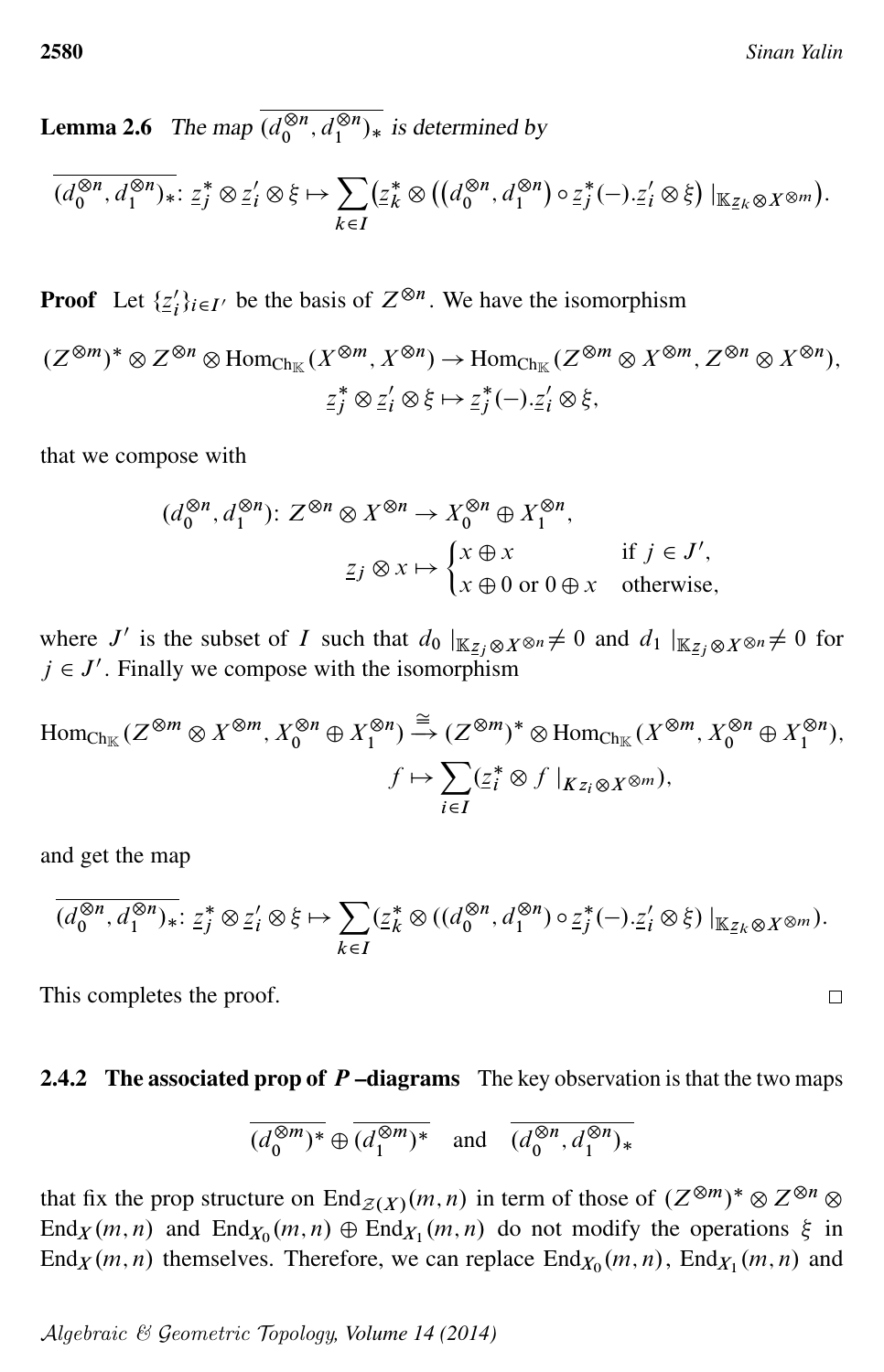End<sub>X</sub> $(m, n)$  by  $P_0(m, n)$ ,  $P_1(m, n)$  and  $P(m, n)$  to get the new pullback:



The explicit formulae of the applications defining this pullback, given by Lemmas [2.5](#page-17-0) and [2.6,](#page-19-0) show that these replacements do not break the prop structure transfer. Thus we get the desired prop of P-diagrams  $\text{End}_{\mathcal{Z}(P)}$  having the same shape as that of End<sub> $Z(X)$ </sub> and thus acting naturally on the associated diagram of P-algebras via the evaluation morphism

$$
\operatorname{ev}_X: \operatorname{End}_{\mathcal{Z}(P)} \to \operatorname{End}_{\mathcal{Z}(X)}.
$$

### <span id="page-20-0"></span>2.5 The prop End<sub> $V(P)$ </sub> and the functorial path object in P-algebras

Now let us define End $y(P)$ . For every  $(m, n) \in \mathbb{N}^2$ , the pullback

$$
\operatorname{End}_{\mathcal{Y}(X)}(m, n) \longrightarrow \operatorname{End}_{\mathcal{Z}(X)}(m, n)
$$
\n
$$
\downarrow \qquad \qquad \downarrow \qquad \qquad (\mathcal{S}^{\otimes m})^* \circ \text{pr}
$$
\n
$$
\operatorname{End}_X(m, n) \xrightarrow{\longrightarrow} \operatorname{Hom}_{X, Z(X)}(m, n)
$$

induces via the isomorphims explained at the beginning of [Section 2.3](#page-15-0) and [Section 2.4.1](#page-16-1) a pullback:

$$
\operatorname{End}_{\mathcal{Y}(X)}(m, n) \longrightarrow \operatorname{End}_{\mathcal{Z}(X)}(m, n)
$$
\n
$$
\downarrow \qquad \qquad \downarrow \qquad \qquad \downarrow
$$
\n
$$
\operatorname{End}_{X}(m, n) \longrightarrow Z^{\otimes n} \otimes \operatorname{End}_{X}(m, n)
$$

In the same manner as before, given that  $s: X \to Z \otimes X$  sends every  $x \in X$  to  $\tau \otimes x$ , the map  $(s^{\otimes m})^*$  is of the form

$$
(Z^{\otimes m})^* \otimes Z^{\otimes n} \otimes \text{End}_X(m, n) \to Z^{\otimes n} \otimes \text{End}_X(m, n),
$$
  

$$
\underline{z}_j^* \otimes \underline{z}_i' \otimes \xi \mapsto \begin{cases} \underline{z}_i' \otimes \xi & \text{if } j \in K, \\ 0 & \text{otherwise,} \end{cases}
$$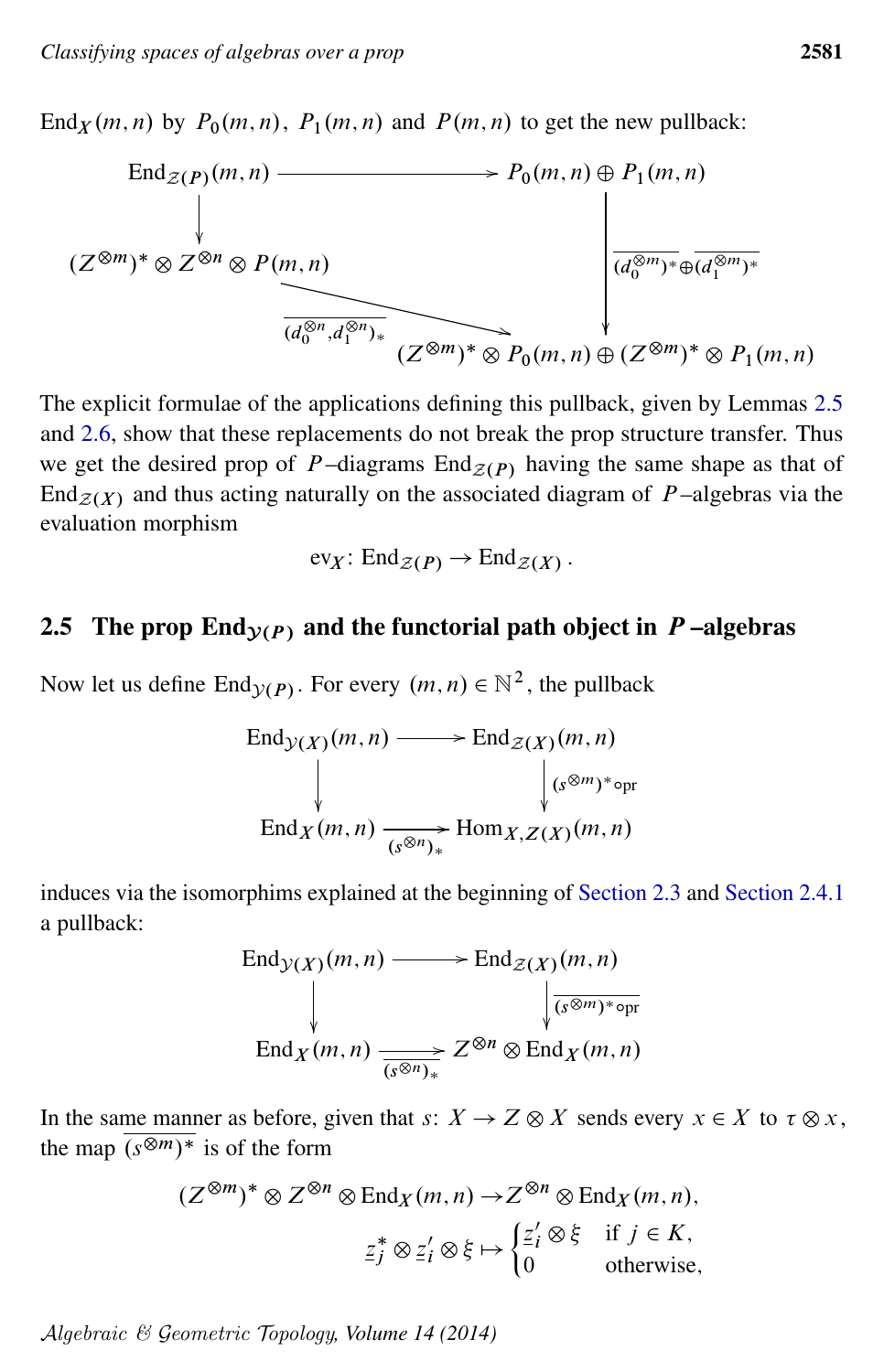where K is a certain subset of I and  $(s^{\otimes n})$  is of the form

$$
\operatorname{End}_X(m, n) \to Z^{\otimes n} \otimes \operatorname{End}_X(m, n),
$$

$$
\xi \mapsto \sum_{i \in K'} \underline{z}'_i \otimes \xi,
$$

where K' is a certain subset of I'. These two maps  $\overline{(s^{\otimes m})^* \circ \text{pr}}$  and  $\overline{(s^{\otimes n})_*}$ , fixing the prop structure on End $y(X)(m, n)$  in function of those of End $z(X)(m, n)$  and End<sub>X</sub>  $(m, n)$ , do not modify the operations  $\xi \in$  End<sub>X</sub>  $(m, n)$  themselves. Therefore, we replace End<sub>X</sub> $(m, n)$  by  $P(m, n)$  and End<sub>Z(X)</sub> $(m, n)$  by End<sub>Z(P)</sub> $(m, n)$  to get this new pullback:

$$
\text{End}_{\mathcal{Y}(P)}(m, n) \longrightarrow \text{End}_{\mathcal{Z}(P)}(m, n)
$$
\n
$$
\downarrow \qquad \qquad \downarrow \qquad \qquad \downarrow
$$
\n
$$
P(m, n) \longrightarrow Z^{\otimes n} \otimes P(m, n)
$$

The explicit formulae of the applications defining this pullback show that these replacements do not break the prop structure transfer. Thus we get the desired prop of P-diagrams End<sub>V(P)</sub> having the same shape as that of End<sub>V(X)</sub> and thus acting naturally on the associated diagram of  $P$ -algebras via the evaluation morphism

$$
\text{ev}_X\colon \text{End}_{\mathcal{Y}(P)} \to \text{End}_{\mathcal{Y}(X)}.
$$

We finally obtain the following lemma:

Lemma 2.7 There is a commutative diagram of props:

$$
\text{End}_{\mathcal{Y}(P)} \xrightarrow{\text{ev}_X} \text{End}_{\mathcal{Y}(X)}
$$
\n
$$
\pi \downarrow \qquad \qquad \downarrow
$$
\n
$$
P \xrightarrow{\qquad \qquad \qquad \uparrow} P \xrightarrow{\qquad \qquad \qquad \downarrow} \text{End}_{\mathcal{Y}(X)}
$$

Now we want to prove that the morphism  $P \to \text{End}_{\mathcal{V}(X)}$  lifts to a morphism

$$
P \to \mathrm{End}_{\mathcal{Y}(P)} \xrightarrow{\mathrm{ev}_X} \mathrm{End}_{\mathcal{Y}(X)}.
$$

<span id="page-21-0"></span>**Lemma 2.8** The map  $\pi$  is an acyclic fibration in the category of props.

**Proof** According to the model category structure on  $P$ , it is sufficient to prove that for every  $(m, n) \in \mathbb{N}^2$ ,  $\pi(m, n)$  is an acyclic fibration of chain complexes. The map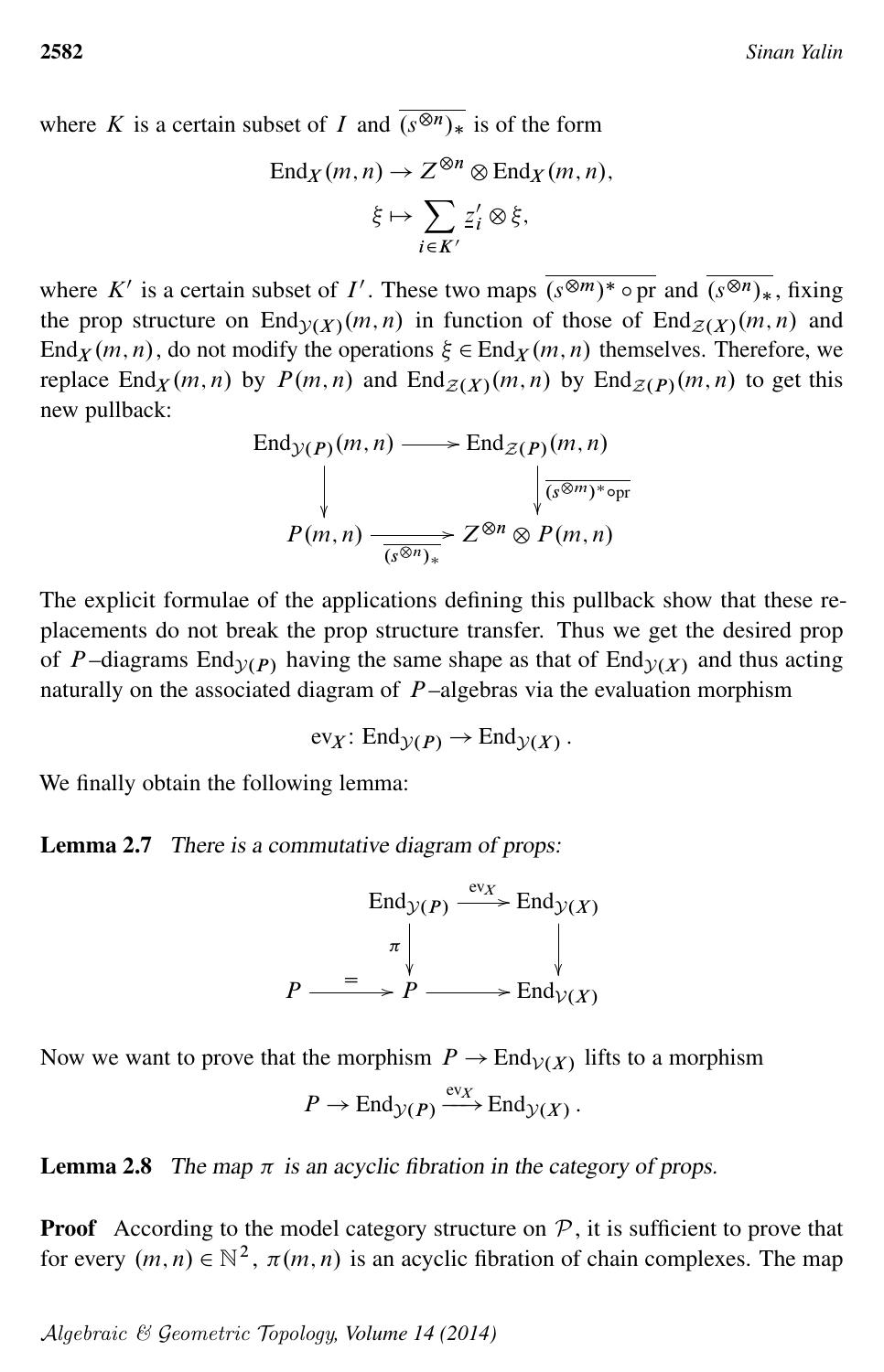$\pi(m, n)$  is given by the base extension

$$
\pi(m, n) = P(m, n) \underset{\text{Hom}_{P, Z(P)}(m, n)}{\times} \phi(m, n)
$$
  
 
$$
\times \underset{\text{Hom}_{Z(P), P_0}(m, n) \oplus \text{Hom}_{Z(P), P_1}(m, n)}{\times} (P_0(m, n) \oplus P_1(m, n))
$$

where

$$
\phi(m, n): \operatorname{End}_{Z(P)}(m, n) \to \operatorname{Hom}_{P, Z(P)}(m, n)
$$

$$
\times \leftarrow_{D(m, n) \oplus P_1(m, n)} (\operatorname{Hom}_{Z(P), P_0}(m, n) \oplus \operatorname{Hom}_{Z(P), P_1}(m, n))
$$

comes from the diagram:



That is:



We have an isomorphism

$$
P_0(m, n) \oplus P_1(m, n) \xrightarrow{\cong} (\mathbb{K} p_0 \oplus \mathbb{K} p_1) \otimes P(m, n),
$$

$$
p \oplus p' \mapsto p_0 \otimes p + p_1 \otimes p,
$$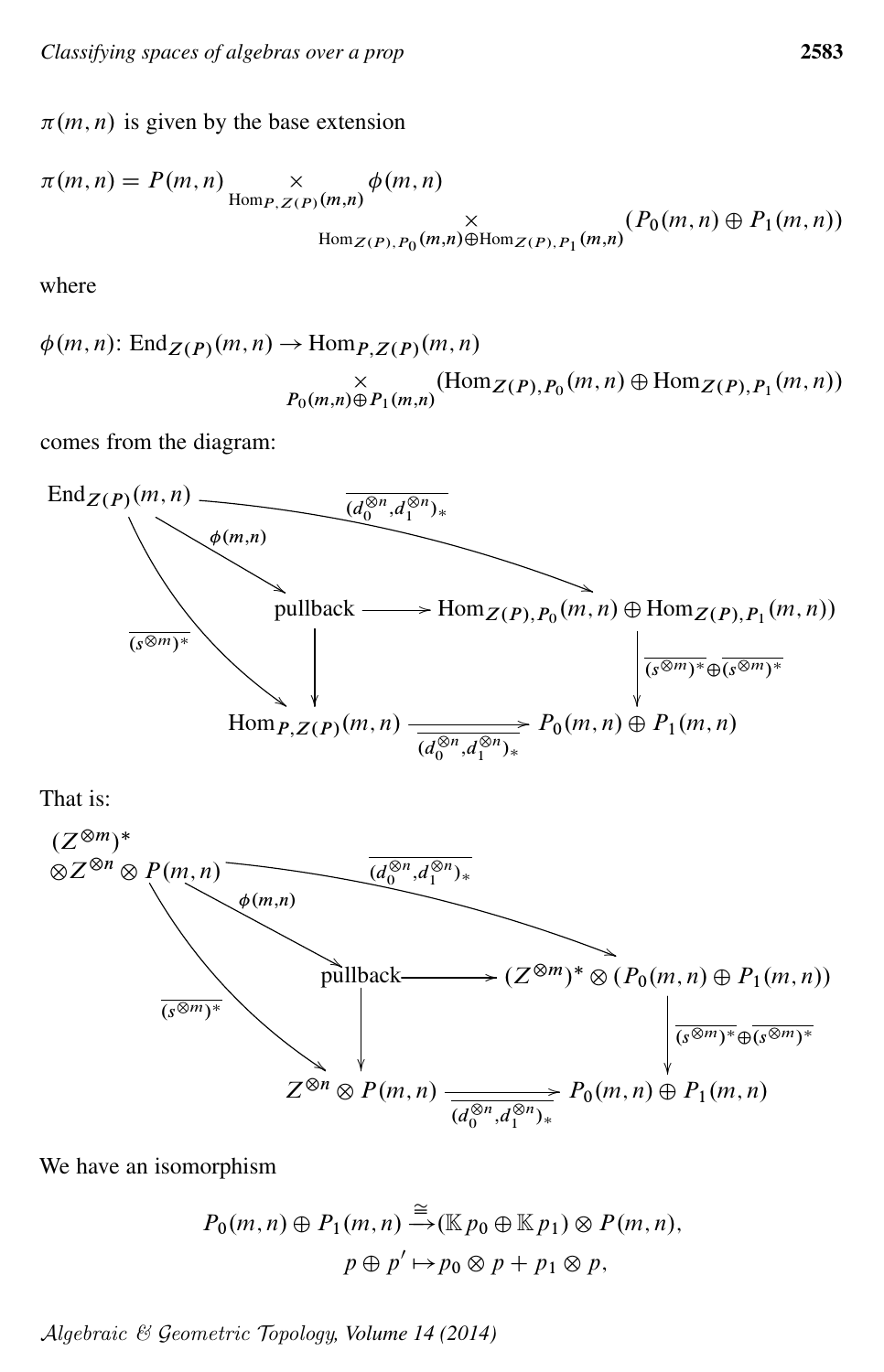where  $p_0$  and  $p_1$  are two generators of degree 0. The previous computations give

$$
\overline{(d_0^{\otimes n}, d_1^{\otimes n})_*}: Z^{\otimes n} \otimes P(m, n) \to (\mathbb{K}p_0 \oplus \mathbb{K}p_1) \otimes P(m, n),
$$
  

$$
\underline{z}'_i \otimes p \mapsto \begin{cases} (p_0 \oplus p_1) \otimes p & \text{if } i \in J', \\ p_0 \otimes p \text{ or } p_1 \otimes p & \text{otherwise,} \end{cases}
$$

and the map

$$
\overline{(s^{\otimes m})^*} \oplus \overline{(s^{\otimes m})^*} \colon (Z^{\otimes m})^* \otimes (\mathbb{K}p_0 \oplus \mathbb{K}p_1) \otimes P(m,n) \to (\mathbb{K}p_0 \oplus \mathbb{K}p_1) \otimes P(m,n)
$$

is defined by

$$
\underline{z}_{j}^{*} \otimes (\lambda p_{0} \oplus \mu p_{1}) \otimes p \mapsto \begin{cases} (\lambda p_{0} \oplus \mu p_{1}) \otimes p \text{ or } \lambda p_{0} \otimes p \text{ or } \mu p_{1} \otimes p & \text{if } j \in K, \\ 0 = 0 \otimes p & \text{otherwise.} \end{cases}
$$

We have similar results for the two maps starting from  $(Z^{\otimes m})^* \otimes Z^{\otimes n} \otimes P(m, n)$ . We deduce that the previous diagram is the image under the functor  $-\otimes P(m, n)$  of the dual pushout-product



modulo the isomorphisms

$$
Z^{\otimes n} \cong \text{Hom}_{\text{Ch}_{\mathbb{K}}}(\mathbb{K}, Z^{\otimes n}),
$$
  

$$
(Z^{\otimes m})^* \otimes Z^{\otimes n} \cong \text{Hom}_{\text{Ch}_{\mathbb{K}}}(Z^{\otimes m}, Z^{\otimes n}),
$$
  

$$
(Z^{\otimes m})^* \otimes (\mathbb{K}p_0 \oplus \mathbb{K}p_1) \cong \text{Hom}_{\text{Ch}_{\mathbb{K}}}(Z^{\otimes m}, \mathbb{K}p_0 \oplus \mathbb{K}p_1),
$$
  

$$
\mathbb{K}p_0 \oplus \mathbb{K}p_1 \cong \text{Hom}_{\text{Ch}_{\mathbb{K}}}(\mathbb{K}, \mathbb{K}p_0 \oplus \mathbb{K}p_1).
$$

The map  $g_{d_0,d_1}: Z^{\otimes n} \to Kp_0 \oplus Kp_1$  is surjective so it is a fibration of chain complexes. Recall that we have a decomposition of Z into  $Z = \widetilde{Z} \oplus \mathbb{K} \tau$ , where  $\widetilde{Z}$  is acyclic, which implies a decomposition of  $Z^{\otimes m}$  of the form  $Z^{\otimes m} \cong S_m \oplus \mathbb{K}(\tau^{\otimes n})$ , where  $S_m$  is acyclic because it is a sum of tensor products containing  $\tilde{Z}$ . The map  $f_s$  is an injection sending  $\mathbb K$  on  $\mathbb K(\tau^{\otimes n})$  so it is a cofibration, and  $S_m$  is acyclic so  $f_s$  is an acyclic cofibration. Applying the axiom [MM1](#page-5-0)' in Ch<sub>K</sub> we conclude that  $(f_s^*, (g_{d_0,d_1})_*)$  is an acyclic fibration. Therefore  $\phi(m,n) = (f_s^*, (g_{d_0,d_1})_*) \otimes id_{P(m,n)}$  is an acyclic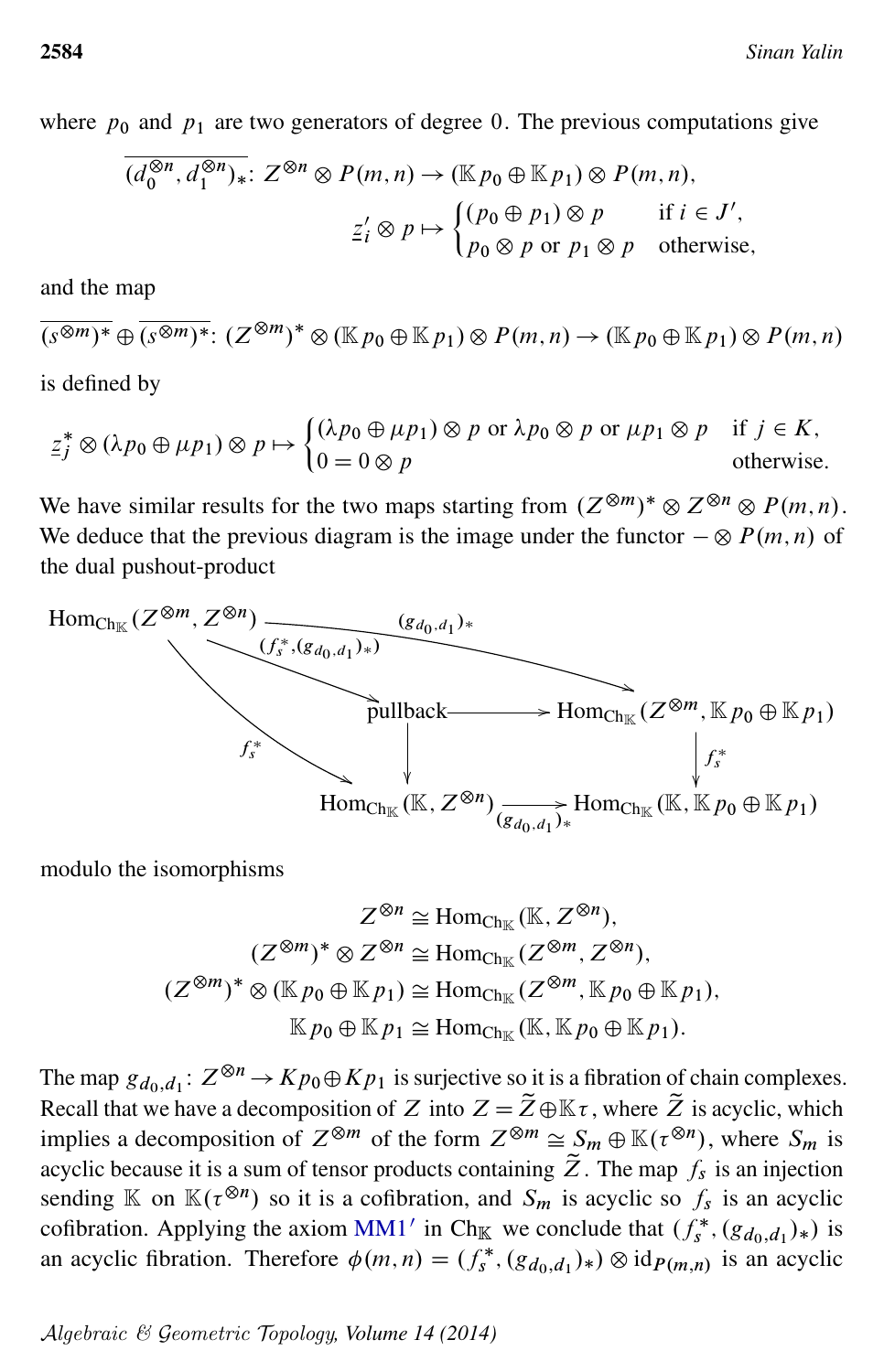fibration, and so is  $\pi(m, n)$ , given that the class of acyclic fibrations is stable by base extension.  $\Box$ 

<span id="page-24-1"></span>We have proved the following result:

**Proposition 2.9** There is a functorial  $P$ -action  $P \to \text{End}_{\mathcal{Y}(X)}$ , and consequently a functorial path object Z:  $(\text{Ch}_{\mathbb{K}})^P \to (\text{Ch}_{\mathbb{K}})^P$  in the category of cofibrant–fibrant *P*-algebras  $(Ch_{\mathbb{K}})^P$ .

#### <span id="page-24-0"></span>2.6 Proof of the final result

Consider now the square of inclusions of diagrams

$$
\mathcal{T}(X) \xrightarrow{t} \mathcal{V}(X)
$$
  
\n
$$
u \downarrow \qquad \qquad \downarrow v
$$
  
\n
$$
\mathcal{Z}(X) \xrightarrow{w} \mathcal{Y}(X),
$$

where  $V(X)$ ,  $Z(X)$  and  $Y(X)$  are the diagrams defined previously and  $T(X)$  is the diagram  $\{X_0, X_1\}$  consisting of two copies of X and no arrows between them. This square of inclusions induces the commutative square of endomorphism props

$$
\operatorname{End}_{\mathcal{Y}(X)} \xrightarrow{w_*} \operatorname{End}_{\mathcal{Z}(X)}
$$
\n
$$
\begin{array}{c} \n\vdots \\
\downarrow \nu_* \\
\downarrow \text{End}_{\mathcal{V}(X)} \xrightarrow[\tau^*]{} \operatorname{End}_{\mathcal{T}(X)},\n\end{array}
$$

where  $u^*$ ,  $v^*$ ,  $t^*$  and  $w^*$  are the maps induced by the inclusions of the associated diagrams of  $P$ -algebras. We have a commutative diagram of props of  $P$ -diagrams reflecting this square:

$$
\operatorname{End}_{\mathcal{Y}(P)} \xrightarrow{w_*} \operatorname{End}_{\mathcal{Z}(P)} \downarrow
$$
\n
$$
v_* \downarrow \qquad \qquad \downarrow u^*
$$
\n
$$
\operatorname{End}_{\mathcal{V}(P)} = P \longrightarrow \operatorname{End}_{\mathcal{T}(P)} = P_0 \times P_1,
$$

<span id="page-24-2"></span>where  $v^*$  is the acyclic fibration  $\pi$  of [Lemma 2.8](#page-21-0) and  $u^*$  is a fibration because it is clearly surjective in each biarity (recall that the surjective morphisms are the fibrations of Ch<sub>K</sub> and that the fibrations of  $P$  are determined componentwise). Now we can use this commutative square to prove the final result: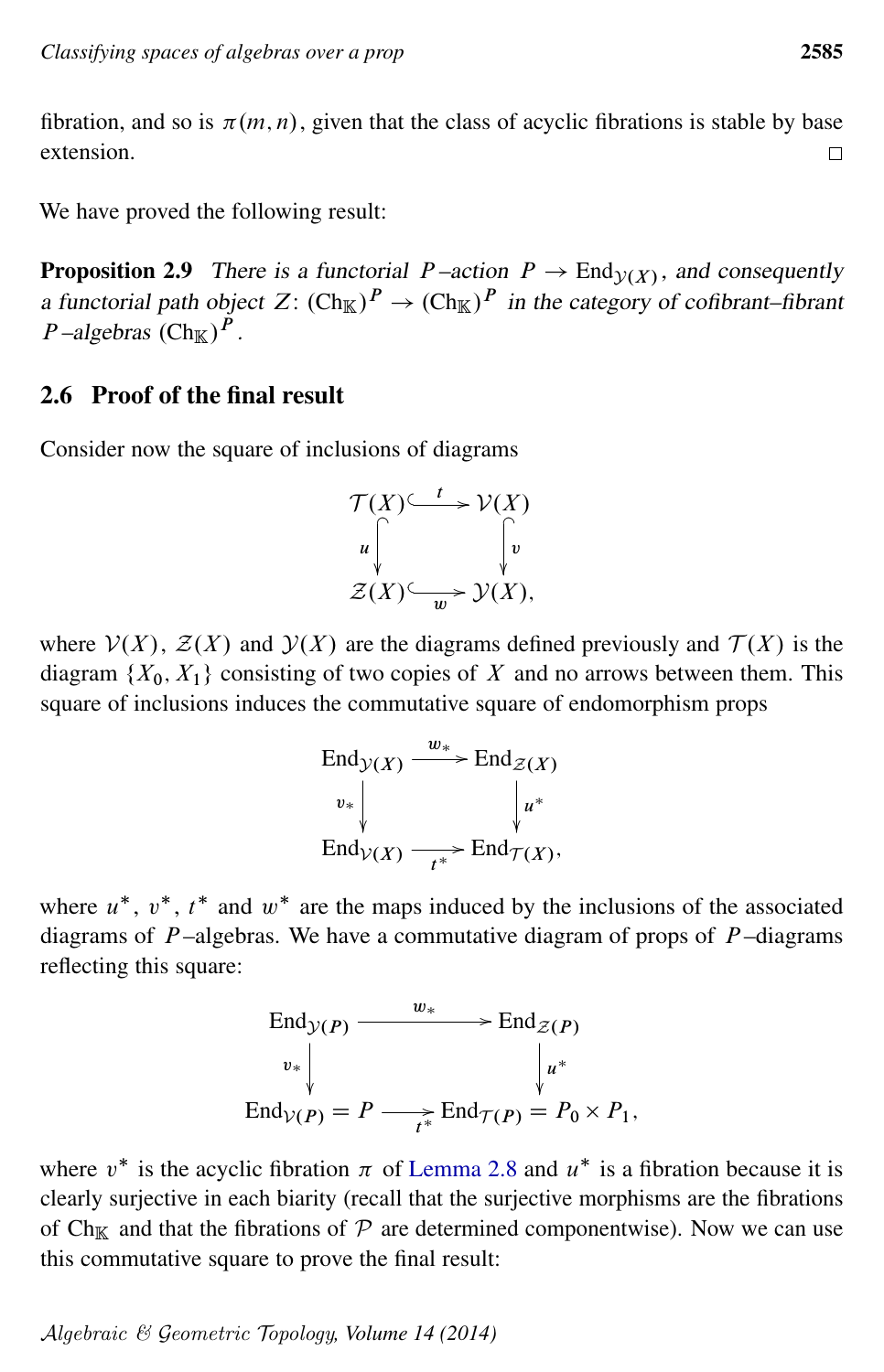**Theorem 2.10** Let P be a cofibrant prop and  $\varphi, \psi \colon P \to P$  two homotopic prop morphisms. Then there exists a diagram of functors

$$
\varphi^* \stackrel{\sim}{\leftarrow} Z \stackrel{\sim}{\rightarrow} \psi^*,
$$

where  $Z$  is the path object functor defined in [Proposition 2.9](#page-24-1) and the natural transformations are pointwise acyclic fibrations.

Proof This proof follows the arguments of the proof of [\[7,](#page-32-8) Theorem 8.4]. We consider a cylinder object of  $P$  fitting in a diagram of the form

$$
P \vee P \xrightarrow{\sim} \overrightarrow{(d_0,d_1)} \widetilde{P} \xrightarrow{\sim} P.
$$

The components  $d_0$  and  $d_1$  of the morphism  $(d_0, d_1)$  are acyclic cofibrations because P is cofibrant by assumption (see  $[4,$  Lemma 4.4]) and  $s_0$  an acyclic fibration. The fact that  $\varphi$  and  $\psi$  are homotopic implies the existence of a lifting in

$$
P \vee P \xrightarrow{\langle \varphi, \psi \rangle} P
$$
  
\n
$$
(d_0, d_1) \vee P
$$
  
\n
$$
\widetilde{P} \xrightarrow{\qquad \qquad } 0.
$$

We produce the lifting

$$
I \longrightarrow \text{End}_{\mathcal{Y}(P)} \\ \downarrow \qquad k \nearrow \\ \downarrow \qquad k \nearrow \\ \downarrow \qquad \downarrow v^* \\ P \xrightarrow{\qquad \qquad \downarrow} P
$$

(by the axiom MC4 of model categories; see [\[4\]](#page-32-4)) and form  $(\varphi \circ s_0, h)$ :  $\tilde{P} \to P_0 \times P_1$ to get the following commutative diagram:

$$
P \xrightarrow{k} \text{End}_{\mathcal{Y}(P)} \xrightarrow{w^*} \text{End}_{\mathcal{Z}(P)}
$$
  
\n
$$
d_0 \downarrow \sim \qquad \qquad \downarrow \qquad \qquad \downarrow \qquad \downarrow
$$
  
\n
$$
\widetilde{P} \xrightarrow{\qquad \qquad \downarrow \qquad \qquad \downarrow \qquad \downarrow \qquad \downarrow \qquad \downarrow \qquad \downarrow \qquad \downarrow \qquad \downarrow \qquad \downarrow \qquad \downarrow \qquad \downarrow \qquad \downarrow \qquad \downarrow \qquad \downarrow \qquad \downarrow \qquad \downarrow \qquad \downarrow \qquad \downarrow \qquad \downarrow \qquad \downarrow \qquad \downarrow \qquad \downarrow \qquad \downarrow \qquad \downarrow \qquad \downarrow \qquad \downarrow \qquad \downarrow \qquad \downarrow \qquad \downarrow \qquad \downarrow \qquad \downarrow \qquad \downarrow \qquad \downarrow \qquad \downarrow \qquad \downarrow \qquad \downarrow \qquad \downarrow \qquad \downarrow \qquad \downarrow \qquad \downarrow \qquad \downarrow \qquad \downarrow \qquad \downarrow \qquad \downarrow \qquad \downarrow \qquad \downarrow \qquad \downarrow \qquad \downarrow \qquad \downarrow \qquad \downarrow \qquad \downarrow \qquad \downarrow \qquad \downarrow \qquad \downarrow \qquad \downarrow \qquad \downarrow \qquad \downarrow \qquad \downarrow \qquad \downarrow \qquad \downarrow \qquad \downarrow \qquad \downarrow \qquad \downarrow \qquad \downarrow \qquad \downarrow \qquad \downarrow \qquad \downarrow \qquad \downarrow \qquad \downarrow \qquad \downarrow \qquad \downarrow \qquad \downarrow \qquad \downarrow \qquad \downarrow \qquad \downarrow \qquad \downarrow \qquad \downarrow \qquad \downarrow \qquad \downarrow \qquad \downarrow \qquad \downarrow \qquad \downarrow \qquad \downarrow \qquad \downarrow \qquad \downarrow \qquad \downarrow \qquad \downarrow \qquad \downarrow \qquad \downarrow \qquad \downarrow \qquad \downarrow \qquad \downarrow \qquad \downarrow \qquad \downarrow \qquad \downarrow \qquad \downarrow \qquad \downarrow \qquad \downarrow \qquad \downarrow \qquad \downarrow \qquad \downarrow \qquad \downarrow \qquad \downarrow \qquad \downarrow \qquad \downarrow \qquad \downarrow \qquad \downarrow \qquad \downarrow \
$$

We have  $(\varphi \circ s_0, h) \circ d_0 = (\varphi \circ s_0 \circ d_0, h \circ d_0) = (\varphi, \varphi)$  and  $u^* \circ w^* \circ k = t^* \circ v^* \circ k =$  $t^* \circ \varphi = (\varphi, \varphi)$  so this diagram is indeed commutative and there exists a lifting (axiom MC4)  $l: \widetilde{P} \to \text{End}_{\mathcal{Z}(P)}$ . Then we form  $l \circ d_1: P \to \text{End}_{\mathcal{Z}(P)}$  and observe that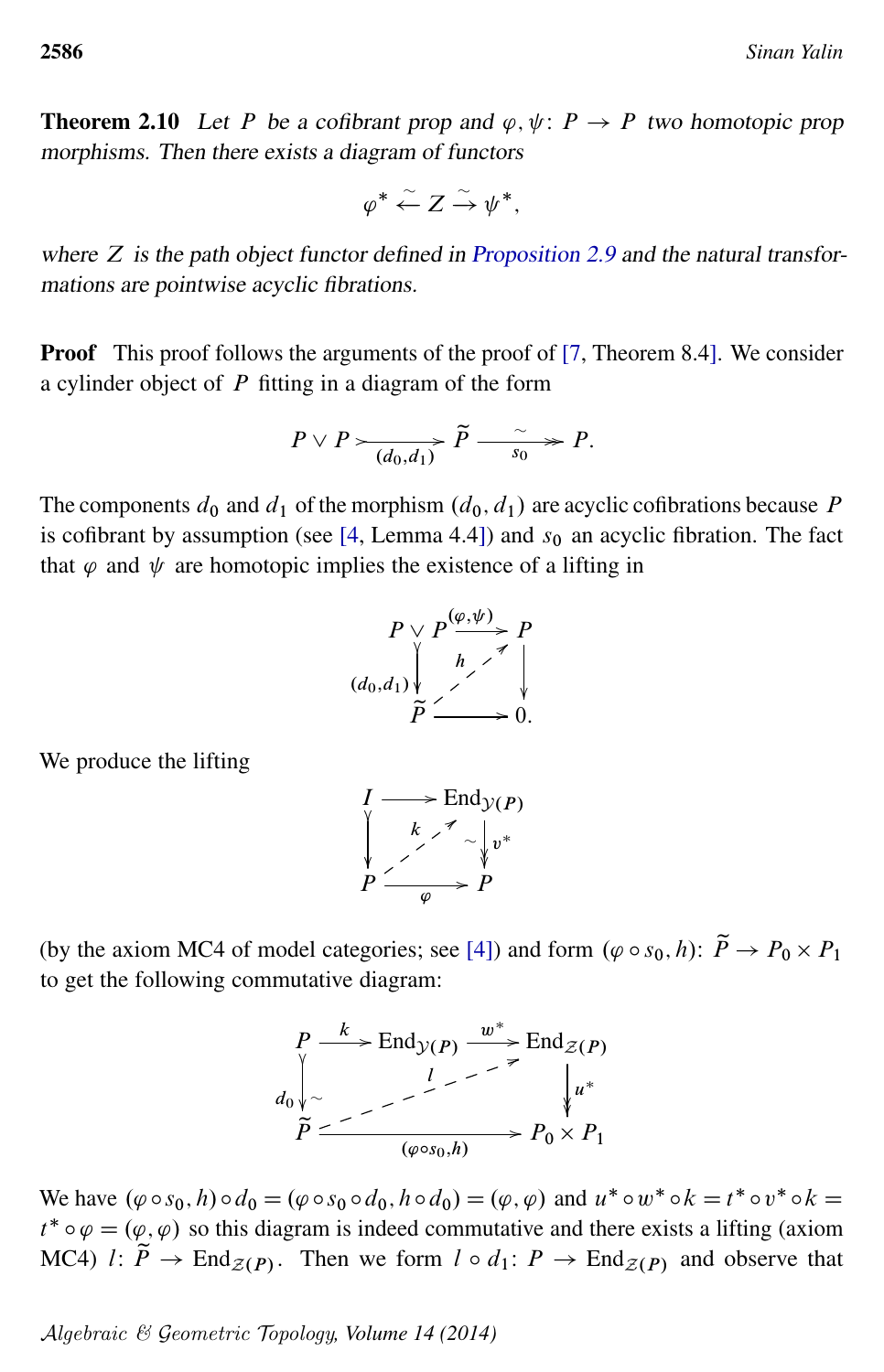$u^* \circ l \circ d_1 = (\varphi \circ s_0, h) \circ d_1 = (\varphi \circ s_0 \circ d_1, h \circ d_1) = (\varphi, \psi)$ , ie we obtain the diagram



and consequently a diagram of functors  $\varphi^* \stackrel{\sim}{\leftarrow} Z \stackrel{\sim}{\rightarrow} \psi^*$ . The functorial path object Z on Ch<sub>K</sub> preserves weak equivalences and restrict to an endofunctor of w Ch<sub>K</sub>, so the associated functorial path object Z on  $\text{Ch}_{\mathbb{K}}^P$  do the same. Moreover, the natural transformations are weak equivalences in each component, so this diagram restricts to the desired diagram of endofunctors of  $w \operatorname{Ch}_{\mathbb K}^P$ . □

Now we can conclude the proof of [Theorem 0.1](#page-1-0) in the case  $\mathcal{E} = Ch_{\mathbb{K}}$ :

**Theorem 2.11** Let Ch<sub>K</sub> be the category of  $\mathbb{Z}$ –graded chain complexes over a field K of characteristic zero. Let  $\varphi: P \overset{\sim}{\to} Q$  be a weak equivalence between two cofibrant props. The map  $\varphi$  gives rise to a functor  $\varphi^*$ :  $w(\text{Ch}_{\mathbb{K}}) \mathcal{Q} \to w(\text{Ch}_{\mathbb{K}}) \mathcal{P}$  which induces a weak equivalence of simplicial sets  $N\varphi^*$ :  $\mathcal{N}w(\mathrm{Ch}_\mathbb{K})^Q \xrightarrow{\sim} \mathcal{N}w(\mathrm{Ch}_\mathbb{K})^P$ .

**Proof** Recall that  $P$  is the category of props in Ch<sub>K</sub>. Let us suppose first that  $\varphi: P \rightarrow Q$  is an acyclic cofibration between two cofibrants props of P. All objects in Ch<sub>K</sub> are fibrant, so by definition of the model category structure on  $P$  the prop P is fibrant and thus we have the lifting

$$
P \xrightarrow{\equiv} P
$$
  
\n
$$
\varphi \downarrow \sim \qquad \qquad \downarrow
$$
  
\n
$$
Q \longrightarrow pt,
$$

where  $s: Q \overset{\sim}{\rightarrow} P$  satisfies

$$
\begin{cases} s \circ \varphi = \mathrm{id}_P, \\ \varphi \circ s \sim \mathrm{id}_Q; \end{cases}
$$

the relation  $\sim$  is the homotopy relation for the model category structure of P. These maps induce functors  $\varphi^* : (w\mathcal{E}^{cf})^Q \to (w\mathcal{E}^{cf})^P$  and  $s^* : (w\mathcal{E}^{cf})^P \to (w\mathcal{E}^{cf})^Q$ . Applying the simplicial nerve functor, we obtain

$$
\begin{cases}\n\mathcal{N}(s \circ \varphi)^* = \mathcal{N}\varphi^* \circ \mathcal{N}s^* = \mathrm{id}_{(w\mathcal{E}^{cf})^P}, \\
\mathcal{N}(\varphi \circ s)^* = \mathcal{N}s^* \circ \mathcal{N}\varphi^* \sim \mathrm{id}_{(w\mathcal{E}^{cf})^Q},\n\end{cases}
$$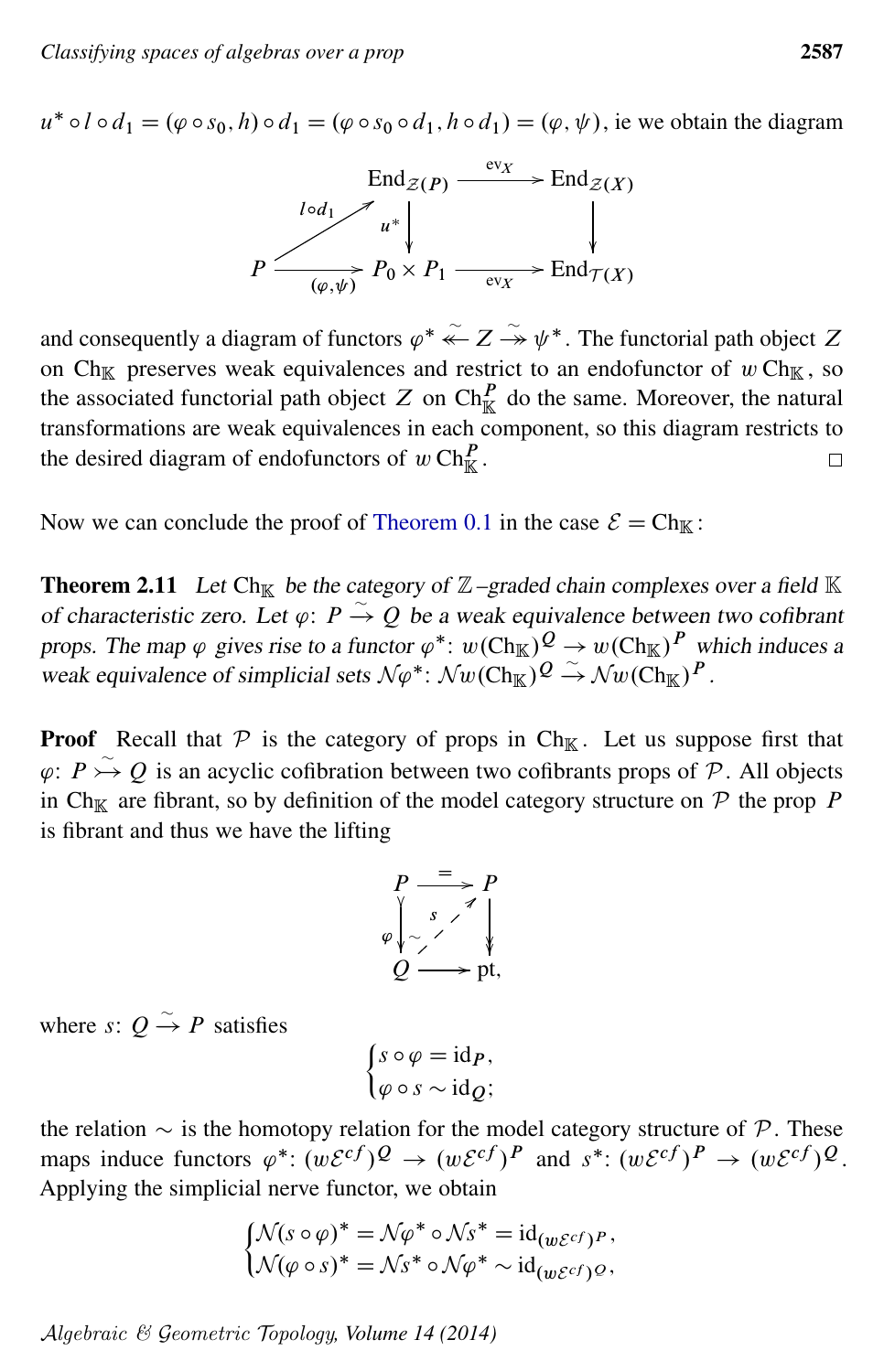so  $N\varphi^*$  is a homotopy equivalence in sSet, which implies that it is a weak equivalence of simplicial sets. The functor

$$
\mathcal{P} \to \text{sSet},
$$

$$
P \mapsto \mathcal{N}w(\mathcal{E}^{cf})^P,
$$

is defined between two model categories and maps the acyclic cofibrations between cofibrant objects to weak equivalences, so it preserves weak equivalences between cofibrant objects according to Brown's lemma.  $\Box$ 

#### <span id="page-27-0"></span>2.7 The general case of a category  $\mathcal E$  tensored over  $\mathrm{Ch}_\mathbb K$

To complete our results we explain how the proof of [Theorem 2.10](#page-24-2) extends to a category  $\mathcal E$  tensored over Ch<sub>K</sub>.

**Theorem 2.12** Let  $\mathcal{E}$  be a cofibrantly generated symmetric monoidal model category over Ch<sub>K</sub>. Let  $\varphi: P \overset{\sim}{\rightarrow} Q$  be a weak equivalence between two cofibrant props defined in Ch<sub>K</sub>. This morphism  $\varphi$  gives rise to a functor  $\varphi^*$ :  $w(\mathcal{E}^c)^Q \to w(\mathcal{E}^c)^P$  which induces a weak equivalence of simplicial sets  $N\varphi^*$ :  $\mathcal{N}w(\mathcal{E}^c)^{\mathcal{Q}} \to \mathcal{N}w(\mathcal{E}^c)^{\mathcal{P}}$ .

**Proof** The chain complex Z defined previously is itself the path object on  $C^0$ , so we have the following commutative diagram:



Given that  $C^0$  is the unit of Ch<sub>K</sub>, for any  $X \in \mathcal{E}$  we have  $C^0 \otimes X \cong X$ , thus by applying the functor  $-\otimes X$  we get the following commutative diagram:



Algebraic & Geometric Topology*, Volume 14 (2014)*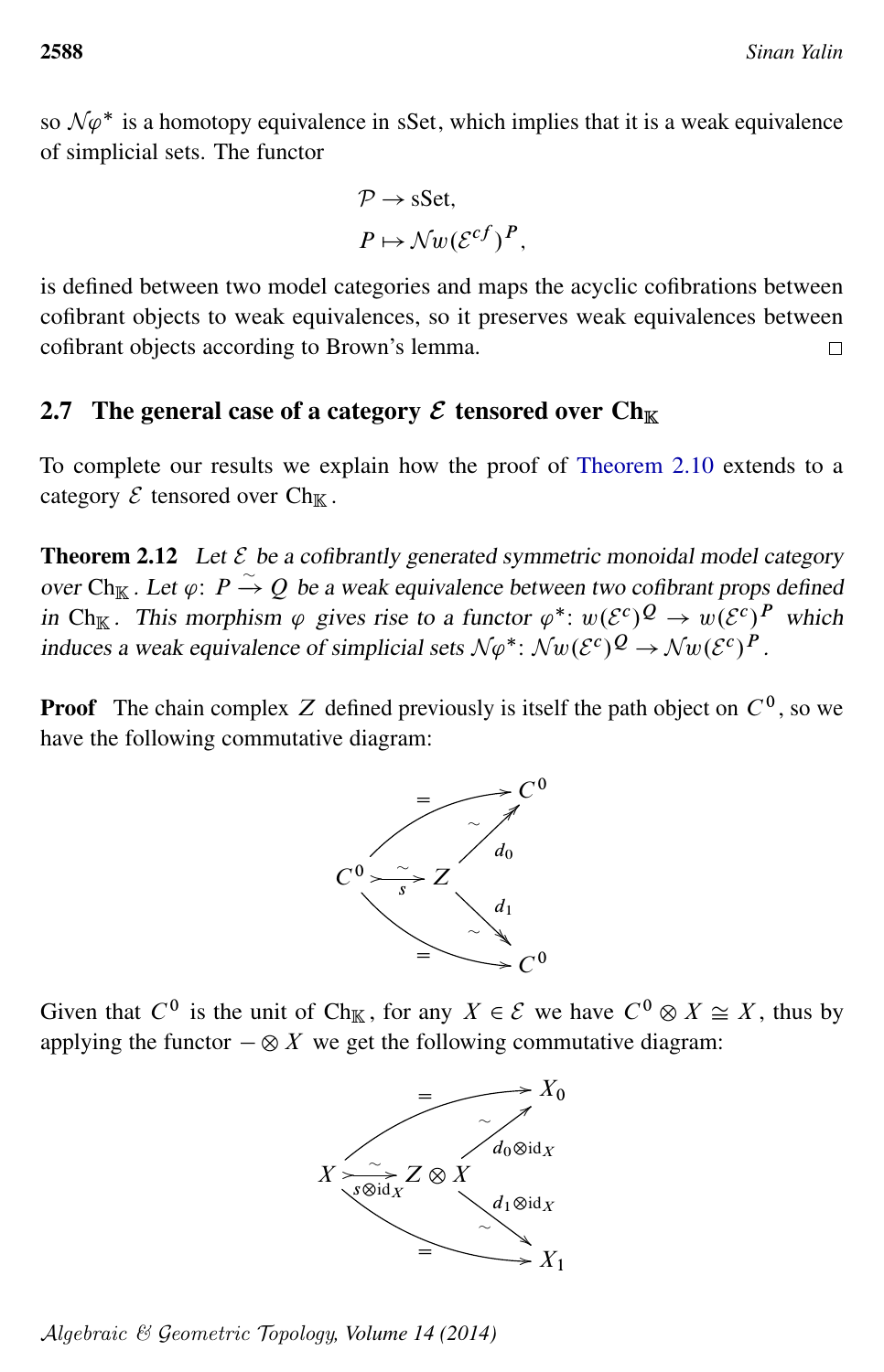The axiom [MM1](#page-4-0) for the external tensor product  $\otimes$  implies that if X is cofibrant, then the functor  $-\otimes X$  preserves acyclic cofibrations of Ch<sub>K</sub> (all the objects of Ch<sub>K</sub> are cofibrant) and thus, by Brown's lemma, it preserves the weak equivalences. Therefore  $s \otimes id_X$  is still an acyclic cofibration and  $d_0 \otimes id_X$ ,  $d_1 \otimes id_X$  are weak equivalences. Moreover, given the properties of  $\otimes$  and the fact that endomorphism props in Ch<sub>K</sub> for objects of  $\mathcal E$  are defined with the external hom bifunctor  $\text{Hom}_{\mathcal E}(-, -)$  of  $\mathcal E$ , we have the following isomorphisms:

$$
\operatorname{End}_{Z \otimes X}(m, n) = \operatorname{Hom}_{\mathcal{E}}((Z \otimes X)^{\otimes m}, (Z \otimes X)^{\otimes n})
$$
  
\n
$$
\cong \operatorname{Hom}_{\mathcal{E}}(Z^{\otimes m} \otimes X^{\otimes m}, Z^{\otimes n} \otimes X^{\otimes n})
$$
  
\n
$$
\cong (Z^{\otimes m})^* \otimes Z^{\otimes n} \otimes \operatorname{End}_X(m, n),
$$
  
\n
$$
\operatorname{Hom}_{X, Z \otimes X}(m, n) = \operatorname{Hom}_{\mathcal{E}}(X^{\otimes m}, (Z \otimes X)^{\otimes n})
$$
  
\n
$$
\cong \operatorname{Hom}_{\mathcal{E}}(X^{\otimes m}, Z^{\otimes n} \otimes X^{\otimes n})
$$
  
\n
$$
\cong Z^{\otimes n} \otimes \operatorname{End}_X(m, n),
$$
  
\n
$$
\operatorname{Hom}_{Z \otimes X, X_i}(m, n) = \operatorname{Hom}_{\mathcal{E}}((Z \otimes X)^{\otimes m}, X^{\otimes n})
$$
  
\n
$$
\cong \operatorname{Hom}_{\mathcal{E}}(Z^{\otimes m} \otimes X^{\otimes m}, X^{\otimes n})
$$
  
\n
$$
\cong (Z^{\otimes m})^* \otimes \operatorname{End}_{X_i}(m, n).
$$

The proofs in Sections [2.3,](#page-15-0) [2.4](#page-16-0) and [2.5](#page-20-0) extend without changes to the case of a category  $\mathcal E$  tensored over Ch<sub>K</sub>: we still work in Ch<sub>K</sub>, and as before the operations associated to  $s \otimes id_X$ ,  $d_0 \otimes id_X$  and  $d_1 \otimes id_X$  in the pullbacks do not transform the elements of End<sub>X</sub> $(m, n)$  themselves, so that the replacement of End<sub>X</sub> $(m, n)$  by  $P(m, n)$  does not break the transfer of prop structure in these pullbacks. We obtain a diagram of endofunctors  $\varphi^* \stackrel{\sim}{\leftarrow} Z \stackrel{\sim}{\rightarrow} \psi^*$  of  $({\mathcal{E}}^c)^P$  where the natural transformations are weak equivalences in each component, so this diagram restricts to the desired diagram of endofunctors of  $w(\mathcal{E}^c)^P$ . [Theorem 0.1](#page-1-0) is proved in the general case.  $\Box$ 

## <span id="page-28-0"></span>3 Extension of the results in the colored prop setting

**Definition 3.1** Let C be a nonempty set, called the *set of colors*, and C be a symmetric monoidal category.

(1) A C–colored  $\Sigma$ –biobject M is a double sequence of objects  $\{M(m,n)\in\mathcal{E}\}_{(m,n)\in\mathbb{N}^2}$ where each  $M(m, n)$  admits commuting left  $\Sigma_m$  –action and right  $\Sigma_n$  –action as well as a decomposition

$$
M(m,n) = \operatorname*{colim}_{c_i, d_i \in C} M(c_1, \ldots, c_m; d_1, \ldots, d_n)
$$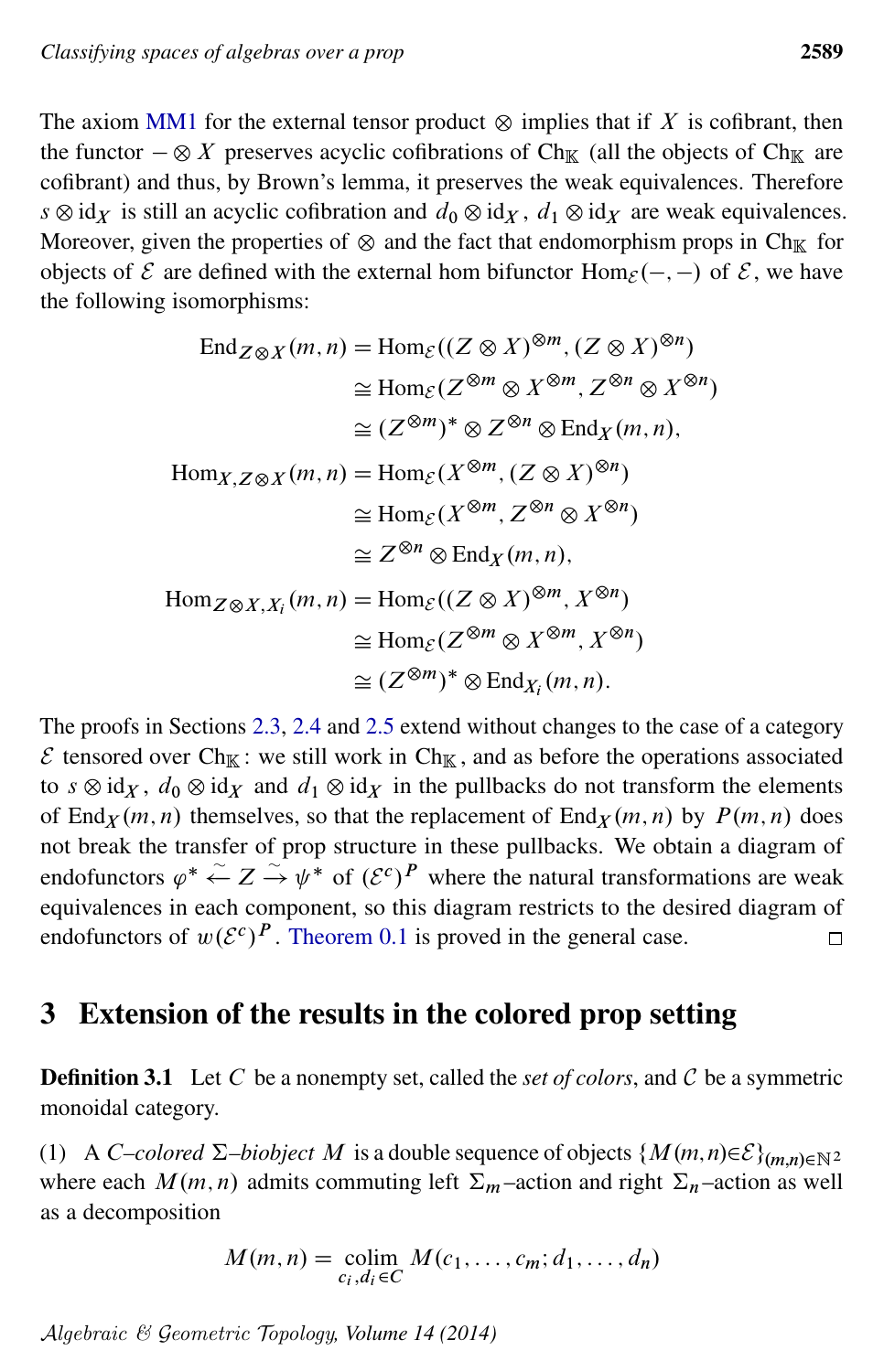compatible with these actions. The objects  $M(c_1, \ldots, c_m; d_1, \ldots, d_n)$  should be thought as spaces of operations with colors  $c_1, \ldots, c_m$  indexing the m inputs and colors  $d_1, \ldots, d_n$  indexing the *n* outputs.

(2) A C–colored prop P is a C–colored  $\Sigma$ –biobject endowed with a horizontal composition

$$
\circ_{h}: P(c_{11},...,c_{1m_{1}}; d_{11},...,d_{1n_{1}}) \otimes \cdots \otimes P(c_{k1},...,c_{km_{k}}; d_{k1},...,d_{kn_{1}}) \rightarrow P(c_{11},...,c_{km_{k}}; d_{k1},...,d_{kn_{k}}) \subseteq P(m_{1} + \cdots + m_{k}, n_{1} + \cdots + n_{k})
$$

and a vertical composition

$$
\begin{aligned} \circ_v: \, P(c_1, \ldots, c_k; d_1, \ldots, d_n) \otimes P(a_1, \ldots, a_m; b_1, \ldots, b_k) \\ &\to P(a_1, \ldots, a_m; d_1, \ldots, d_n) \subseteq P(m, n) \end{aligned}
$$

which is equal to zero unless  $b_i = c_i$  for  $1 \le i \le k$ . These two compositions satisfy associativity axioms (we refer the reader to [\[10\]](#page-32-2) for details).

**Definition 3.2** (1) Let  $\{X_c\}_c$  be a collection of objects of  $\mathcal{E}$ . The C–colored *endomorphism prop*  $\text{End}_{\{X_c\}_C}$  is defined by

 $\text{End}_{\{X_c\}_C}(c_1,\ldots,c_m;d_1,\ldots,d_n)=\text{Hom}_{\mathcal{E}}(X_{c_1}\otimes\cdots\otimes X_{c_m},X_{d_1}\otimes\cdots\otimes X_{d_n})$ 

with horizontal composition given by the tensor product of homomorphisms and vertical composition given by the composition of homomorphisms with matching colors.

(2) Let P be a C–colored prop. A  $P$ –algebra is the data of a collection of objects  $\{X_c\}_C$  and a C–colored prop morphism  $P \to \text{End}_{\{X_c\}_C}$ .

**Example 3.3** Let I be a small category, P a prop in C. We can build an  $ob(I)$ – colored prop  $P_I$  such that the  $P_I$ -algebras are the I-diagrams of P-algebras in  $\mathcal E$  in the same way as that of Markl [\[12\]](#page-32-10).

To endow the category of colored props with a model category structure, the cofibrantly generated symmetric monoidal model structure on  $\mathcal C$  is not sufficient. We have to suppose moreover that the domains of the generating cofibrations and acyclic generating cofibrations are small (cf [\[8,](#page-32-5) 10.4.1]), that is to say, the model structure is strongly cofibrantly generated:

<span id="page-29-0"></span>**Theorem 3.4** (cf [\[10,](#page-32-2) Theorem 1.1]) Let C be a nonempty set. Let C be a strongly cofibrantly generated symmetric monoidal model category with a symmetric monoidal fibrant replacement functor, and either

- (1) a cofibrant unit and a cocommutative interval, or
- (2) functorial path data.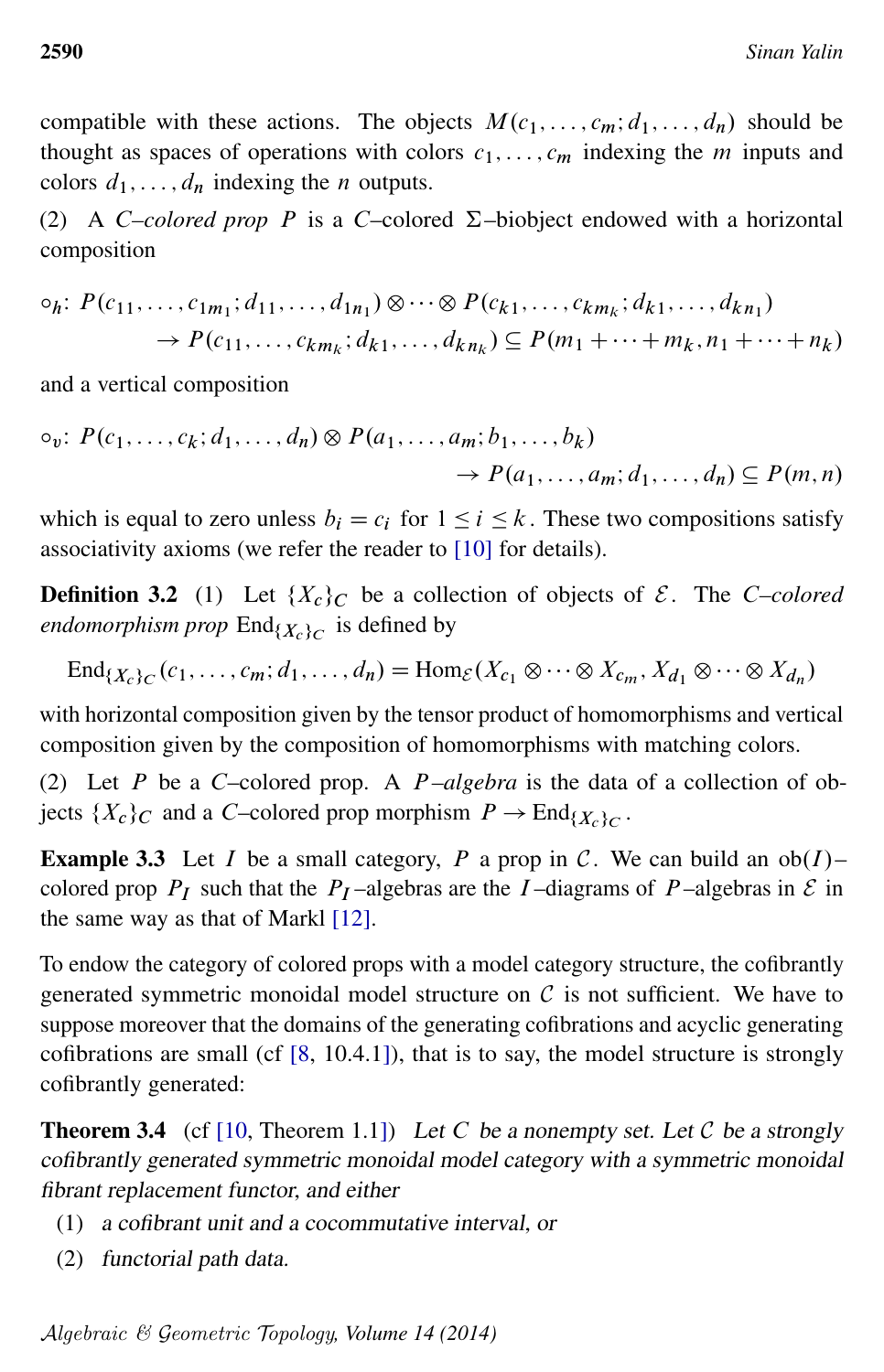Then the category  $P_C$  of C–colored props in C forms a strongly cofibrantly generated model category with fibrations and weak equivalences defined componentwise in C .

This theorem works in particular with the categories of simplicial sets, simplicial modules over a commutative ring and chain complexes over a ring of characteristic 0 (our main category in this paper).

This model structure is similar to that of 1–colored props, and we can define C– colored endomorphism props of morphisms (see [\[10,](#page-32-2) Section 4]) and more generally of any kind of diagram, so the lifting properties used in the previous section work in the C–colored case. Moreover, in the proof of [Theorem 0.1,](#page-1-0) the replacement of the operations  $X^{\otimes m} \to X^{\otimes n}$  by  $P(m, n)$  can be done using a C–colored prop P instead of a 1–colored one without changing anything to the proof, therefore we finally get the C–colored version of [Theorem 0.1.](#page-1-0) We do not have to change anything to [Theorem 0.1,](#page-1-0) given that  $Ch_{\mathbb{K}}$  satisfies the hypotheses of [Theorem 3.4.](#page-29-0)

## 4 Afterword

Let  $\mathcal E$  be a symmetric monoidal model category over Ch<sub>K</sub>. Let P be a cofibrant prop defined in Ch<sub>K</sub> and X an object of  $\mathcal{E}$ . One can consider the moduli space  $P\{X\}$ of  $P$ -algebra structures on  $X$ , which is a simplicial set whose 0-simplexes are prop morphisms  $P \to \text{End}_X$  representing all the P-algebra structures on X. More precisely, the moduli space of  $P$ -algebra structures on  $X$  is the simplicial set such that

$$
P\{X\} = \text{Mor}_{\mathcal{P}_0}(P \otimes \Delta[-], \text{End}_X),
$$

where  $(-) \otimes \Delta[-]$  is a cosimplicial resolution of P. This space is a Kan complex which is homotopy invariant under weak equivalences of cofibrant props at the source (it follows from general arguments on simplicial mapping spaces in model categories; see [\[8,](#page-32-5) Chapter 16]). Moreover, its connected components are exactly the homotopy classes of  $P$ -algebra structures on  $X$ .

As a consequence of [Theorem 0.1,](#page-1-0) one can follow arguments similar to those of Rezk in [\[15\]](#page-32-11) to characterize such a moduli space as a homotopy fiber of a map between classifying spaces. To be explicit, we have a homotopy pullback of simplicial sets

$$
P\{X\} \longrightarrow \mathcal{N}(fw(\mathcal{E}^c)^P)
$$
  
\n
$$
\downarrow \qquad \qquad \downarrow
$$
  
\n
$$
\{X\} \longrightarrow \mathcal{N}(w\mathcal{E}^c),
$$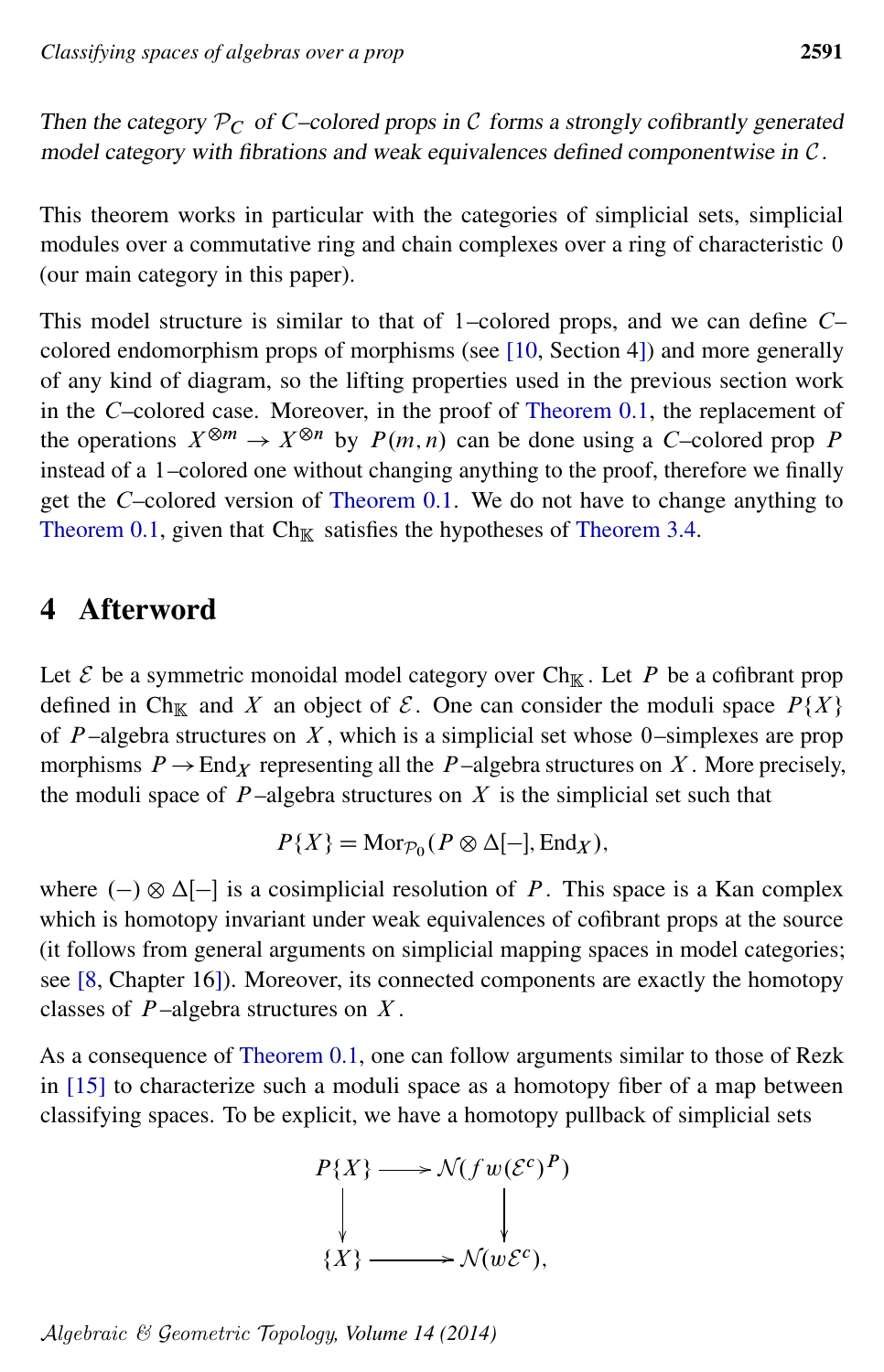where  $fw(\mathcal{E}^c)^P$  is the subcategory of morphisms of P-algebras being acyclic fibrations in  $\mathcal{E}$ 

We will prove in a followup paper that the classifying space of acyclic fibrations  $\mathcal{N}(fw(\mathcal{E}^c)^P)$  is actually weakly equivalent to the whole classifying space  $\mathcal{N}(w(\mathcal{E}^c)^P)$ . We accordingly have a homotopy pullback which extends to the setting of algebras over dg (colored) props the result obtained by Rezk [\[15,](#page-32-11) Theorem 1.1.5] in the operadic case:

$$
P\{X\} \longrightarrow \mathcal{N}(w(\mathcal{E}^c)^P)
$$
  
\n
$$
\downarrow \qquad \qquad \downarrow
$$
  
\n
$$
\{X\} \longrightarrow \mathcal{N}(w\mathcal{E}^c)
$$

This result implies in particular that the moduli space admits a decomposition in classifying spaces of homotopy automorphisms

$$
P\{X\} \sim \coprod_{[X]} \overline{W}Lw(\mathcal{E}^c)^P(X,X),
$$

where  $[X]$  ranges over the weak equivalence classes of P-algebras having X as underlying object. An interesting set–theoretic consequence is that the homotopy automorphisms of P-algebras  $Lw(\mathcal{E}^c)^P(X,X)$  are homotopically small in the sense of Dwyer–Kan [\[3\]](#page-31-2).

## Acknowledgements

I would like to thank my advisor Benoit Fresse for his useful and constant help. I am grateful to Jim Stasheff and Eric Hoffbeck for their relevant remarks on the first version of this paper. I also wish to thank David Chataur for stimulating discussions about these moduli spaces. I thank the referee for his thorough report and detailed suggestions.

# **References**

- <span id="page-31-0"></span>[1] J M Boardman, R M Vogt, *[Homotopy-everything](http://dx.doi.org/10.1090/S0002-9904-1968-12070-1)* H*–spaces*, Bull. Amer. Math. Soc. 74 (1968) 1117–1122 [MR0236922](http://www.ams.org/mathscinet-getitem?mr=0236922)
- <span id="page-31-1"></span>[2] J M Boardman, R M Vogt, *Homotopy invariant algebraic structures on topological spaces*, Lecture Notes in Mathematics 347, Springer (1973) [MR0420609](http://www.ams.org/mathscinet-getitem?mr=0420609)
- <span id="page-31-2"></span>[3] W G Dwyer, D M Kan, *[Function complexes in homotopical algebra](http://dx.doi.org/10.1016/0040-9383(80)90025-7)*, Topology 19 (1980) 427–440 [MR584566](http://www.ams.org/mathscinet-getitem?mr=584566)